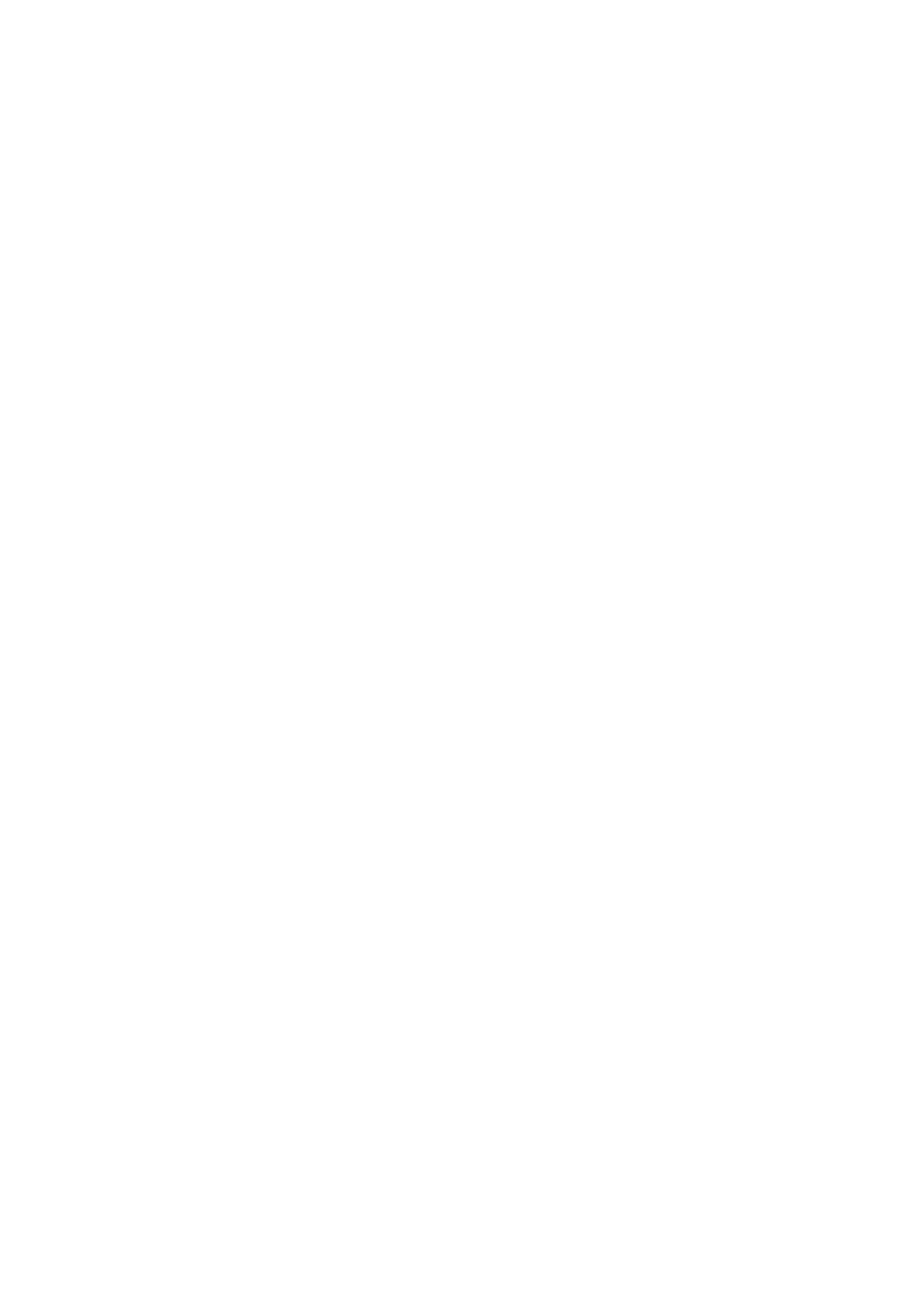The Australian Institute of Health and Welfare is Australia's national health and welfare statistics and information agency. The Institute's mission is *better health and wellbeing for Australians through better health and welfare statistics and information*.

The AIHW Dental Statistics and Research Unit (DSRU) is a collaborating unit of the AIHW established in 1988 at The University of Adelaide. The DSRU aims to improve the oral health of Australians through the collection, analysis and reporting of information on oral health and access to dental care, the practice of dentistry and the dental labour force in Australia.

#### **Suggested citation**

Armfield JM (2006). *Child Dental Health Survey, Queensland 2002*. Adelaide: The University of Adelaide.

#### **Acknowledgments**

The data used for this report were collected in collaboration with Dental Services, Health Department of Queensland. The support of the service and its staff was crucial to the successful reporting of results for this survey.

Any comments or information relevant to the subject matter of this report would be welcome. Correspondence should be directed to:

 The Director AIHW Dental Statistics and Research Unit The University of Adelaide SOUTH AUSTRALIA 5005

 Tel: (08) 8303 4051 Fax: (08) 8303 4858 E-mail: aihw.dsru@adelaide.edu.au Website: http://www.adelaide.edu.au/socprev-dent/dsru http://www.arcpoh.adelaide.edu.au

**Board Chairperson**  The Hon. Peter Collins AM, QC

**Director**  Penny Allbon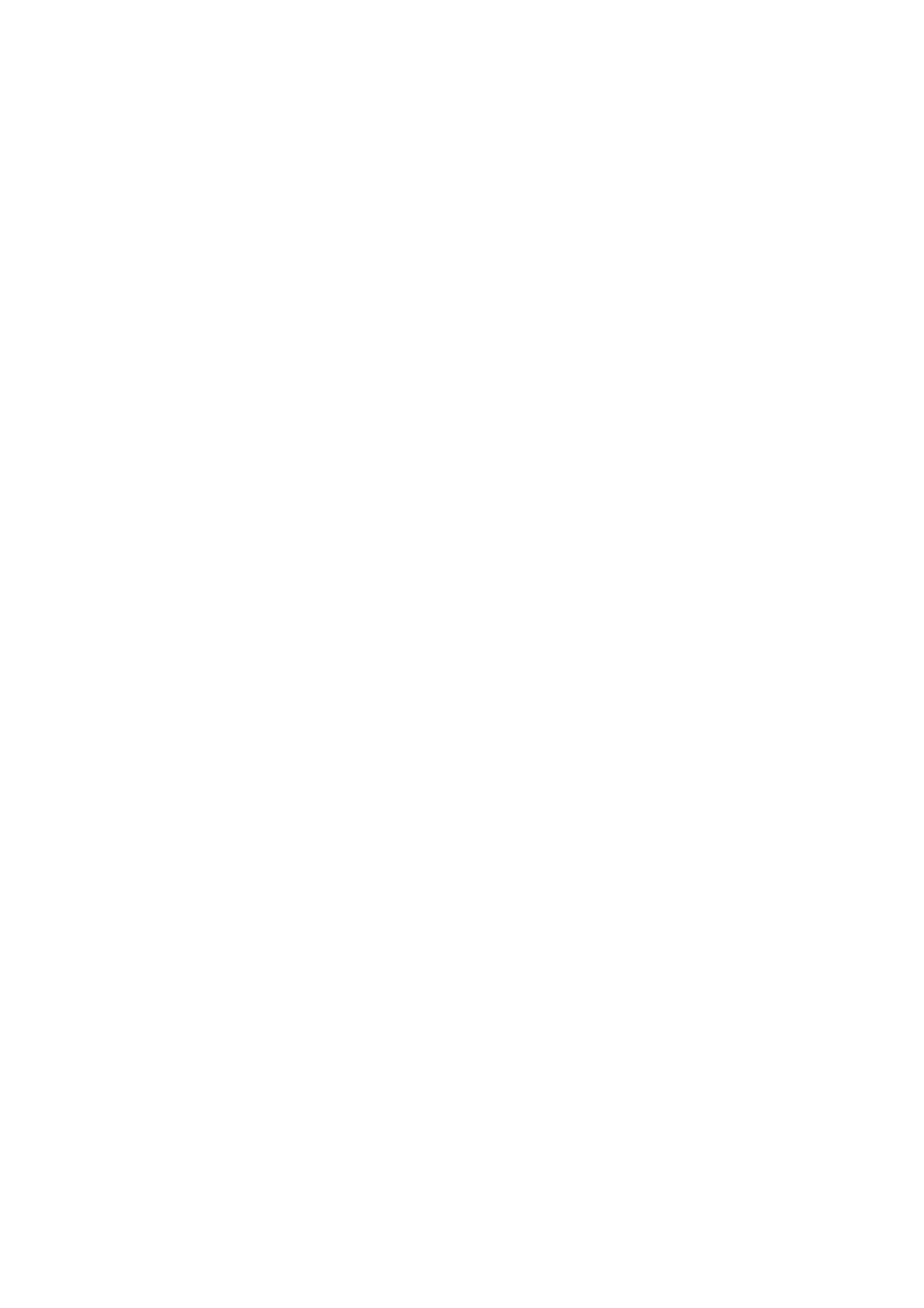## **Contents**

| 15 |
|----|
|    |
|    |
|    |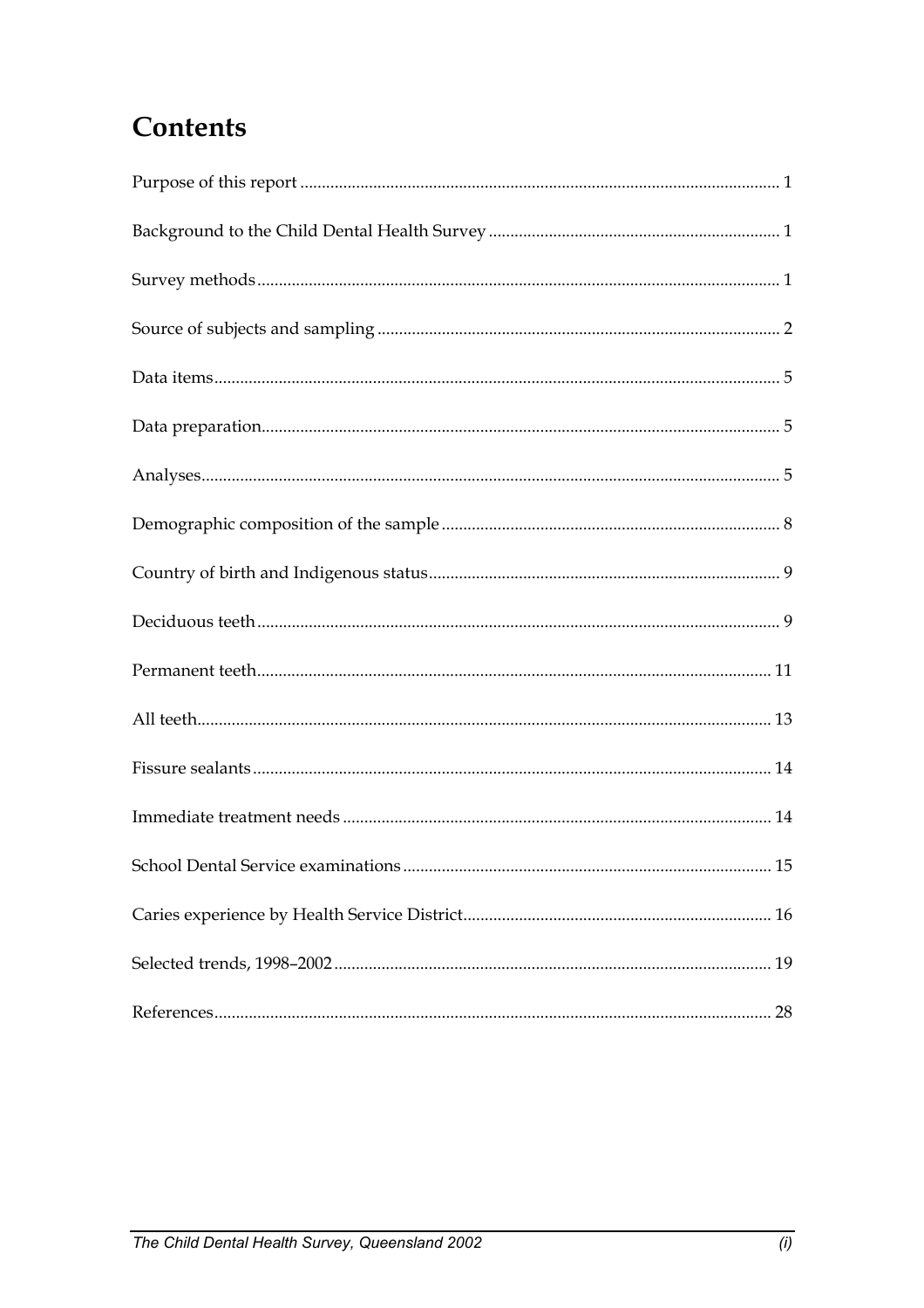## **Tables**

| Table 1: | Number of children sampled and Estimated Resident Population (ERP)               |
|----------|----------------------------------------------------------------------------------|
| Table 2: |                                                                                  |
| Table 3: |                                                                                  |
| Table 4: |                                                                                  |
| Table 5: | Permanent dentition - decayed, missing and filled teeth by age 11                |
| Table 6: |                                                                                  |
| Table 7: |                                                                                  |
| Table 8: |                                                                                  |
| Table 9: |                                                                                  |
|          | Table 10: School Dental Service examinations - age-specific distribution 15      |
|          | Table 11: School Dental Service examinations - time since last visit 16          |
|          | Table 12: Five-six-year-old deciduous caries experience by Health Zone by Health |
|          | Table 13: Twelve-year-old permanent caries experience by Health Zone by Health   |
|          |                                                                                  |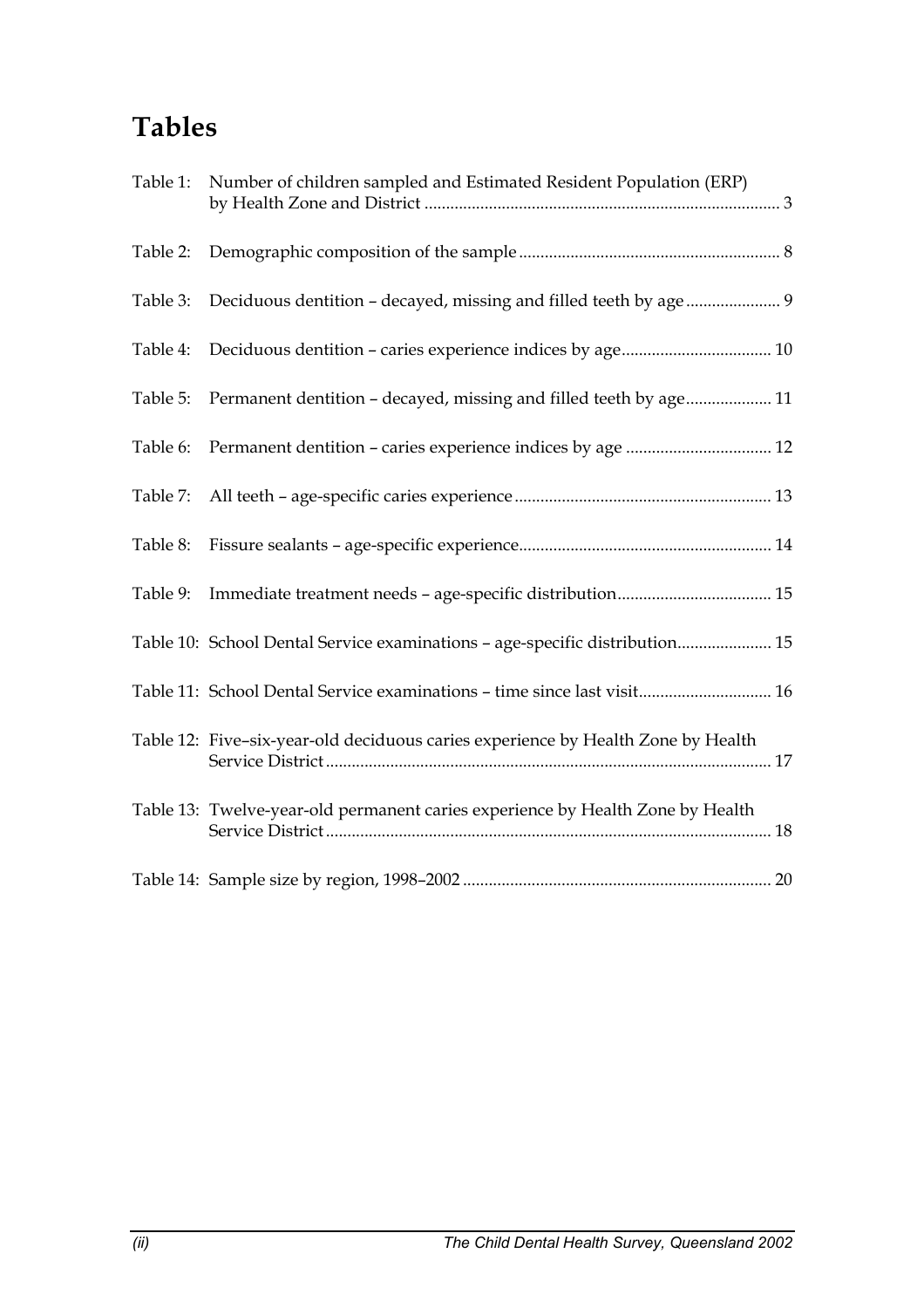## **Figures**

| Figure 1: |                                                                                         |
|-----------|-----------------------------------------------------------------------------------------|
| Figure 2: | Percentage change in number of children sampled between 2000 and                        |
| Figure 3: | Percentage of children in sample and Queensland by Health Service                       |
| Figure 4: | Percentage of dmft score represented by decayed, missing and filled                     |
| Figure 5: | Percentage of DMFT score represented by decayed, missing and filled                     |
| Figure 6: | Mean decayed deciduous teeth for 5-10-year-old children in Queensland                   |
| Figure 7: | Mean missing deciduous teeth for 5-10-year-old children in Queensland                   |
| Figure 8: | Mean filled deciduous teeth for 5-10-year-old children in Queensland                    |
| Figure 9: | Mean decayed, missing and filled deciduous teeth for 5-10-year-old                      |
|           | Figure 10: Percentage dmft = $0$ for 5-10-year-old children in Queensland from 1998     |
|           | Figure 11: Mean decayed permanent teeth for 7-14-year-old children in Queensland        |
|           | Figure 12: Mean filled permanent teeth for 7-14-year-old children in Queensland from    |
|           | Figure 13: Mean decayed, missing and filled permanent teeth for 7-14-year-old           |
|           | Figure 14: Percentage permanent DMFT = $0$ for 7-14-year-old children in                |
|           | Figure 15: Percentage $d+D = 0$ for 5-13-year-old children in Queensland from 1998      |
|           | Figure 16: Percentage $d+D \ge 4$ for 5-13-year-old children in Queensland from 1998    |
|           | Figure 17: Percentage $f + F = 0$ for 5-13-year-old children in Queensland from 1998 to |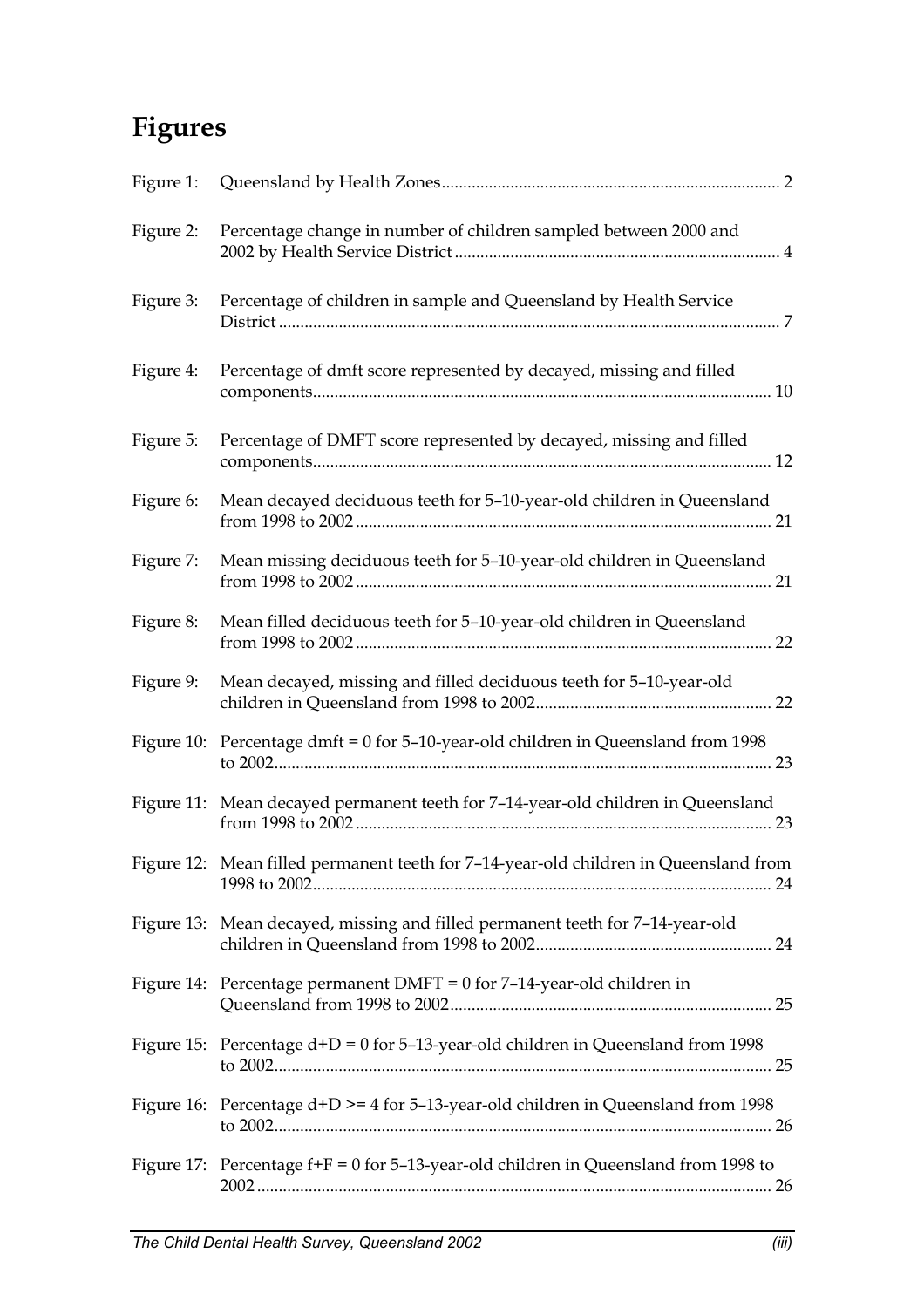| Figure 18: Percentage dmft+DMFT = $0$ for 5-13-year-old children in Queensland from |
|-------------------------------------------------------------------------------------|
| Figure 19: Mean fissure sealed teeth for 7-13-year-old children in Queensland from  |
| Figure 20: Mean time since last visit for 6-14-year-old children in Queensland from |

## **Abbreviations**

| d           | deciduous decayed teeth                     |
|-------------|---------------------------------------------|
| m           | deciduous missing teeth                     |
| f           | deciduous filled teeth                      |
| dmft        | deciduous decayed, missing and filled teeth |
| D           | permanent decayed teeth                     |
| M           | permanent missing teeth                     |
| F           | permanent filled teeth                      |
| <b>DMFT</b> | permanent decayed, missing and filled teeth |
| SD          | standard deviation                          |
| SDS         | <b>School Dental Service</b>                |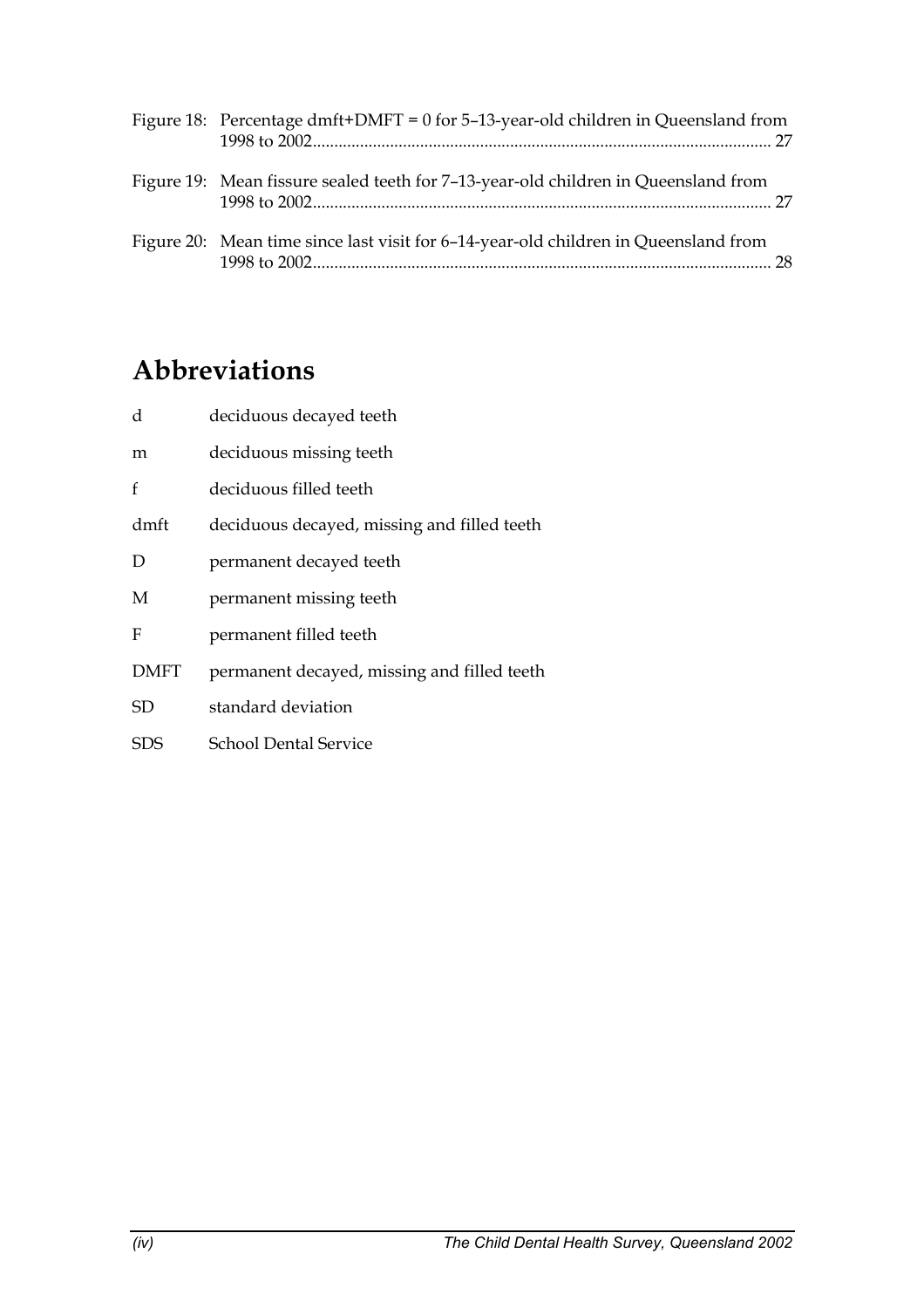## **Purpose of this report**

This report is part of the annual series providing descriptive statistics concerning child dental health in Queensland. The tables and figures contained in this report describe the demographic composition of the sample, deciduous and permanent caries experience, extent of immediate treatment needs, prevalence of fissure sealants and other relevant information. The report also presents a description of the Survey methods.

The report provides summary statements highlighting trends across the period 1998 to 2002. However, it should be noted that no formal hypothesis tests have been undertaken and descriptions of differences between years are intended as a guide to the reader rather than a formal evaluation of trends.

### **Background to the Child Dental Health Survey**

The Child Dental Health Survey, originally established in 1977 by the (then) Commonwealth Department of Health, is intended to provide time-series data for the purpose of monitoring the dental health status of primary school children. The establishment of the Survey coincided with the development of the Australian School Dental Scheme (ASDS), a government-funded program providing dental care for school children. Implicit within the original goals of the Child Dental Health Survey was the collection of routine data from all patients of the ASDS, which was to be administered through each of the State and Territory health authorities. There was no attempt to obtain information about those children not enrolled in the ASDS. From the inception of the Survey, School Dental Service staff has collected data.

The survey has been maintained annually since 1977. Following some changes to the survey procedures by individual State and Territory health authorities (principally in the methods of sampling, but also including some alterations to data items) a redesigned Survey was developed in 1988. At that time responsibility for the management and processing of the Survey was passed to the Dental Statistics and Research Unit (DSRU), a collaborating unit of the Australian Institute of Health and Welfare. In the process of transferring responsibility for the Survey, State and Territory health authorities were encouraged to adopt some limited changes to the types of data collected and to move towards sampling of a proportion of children. By the end of 1991, those changes were adopted uniformly.

#### **Survey methods**

Data for the Child Dental Health Survey were collected during the 2002 calendar year from a sample of patients of the Queensland School Dental Service by dental therapists and dentists. Data items were transcribed from routine clinical records on to Optical Mark Reader (OMR) data sheets.

The AIHW Dental Statistics and Research Unit performed processing and editing of all data forms. Unit record data were forwarded to the DSRU in Adelaide for processing and analysis.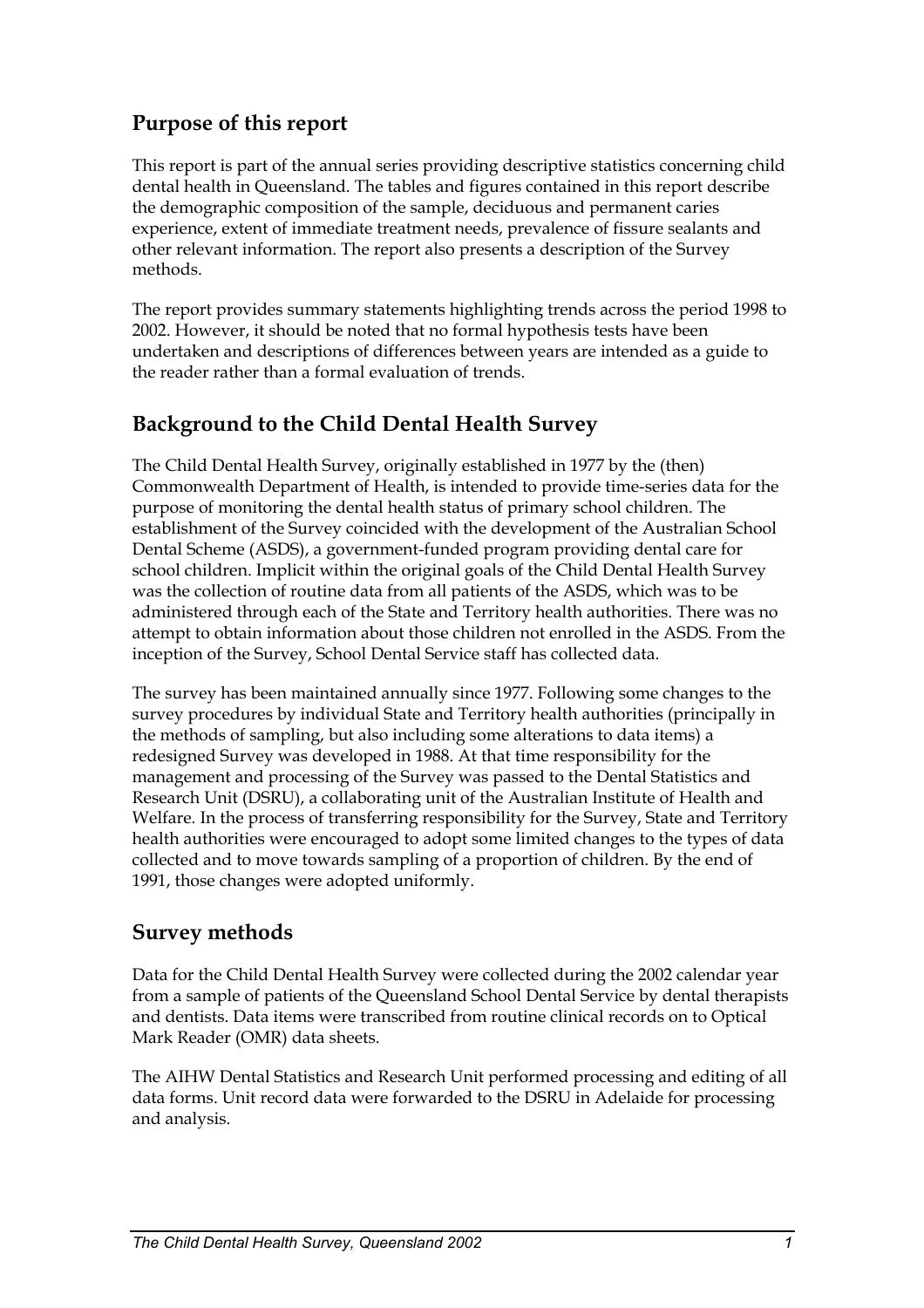## **Source of subjects and sampling**

It was intended that children throughout Queensland would be sampled at a ratio of approximately 1:15 by selecting those whose date of birth was on either the first or the sixth day of any month. All children with an unknown date of birth were also sampled. Sampling occurred at the time of routine clinical examinations prior to the commencement of any course of care.

The outcome of sampling varied across Queensland Health Service Districts (HSDs) and within these sometimes varied by clinics. HSDs are here grouped according to Health Zones, as shown in Figure 1. The number of children sampled in each district and the sampling procedure predominantly used are given in Table 1. While most HSDs utilised the intended sampling procedure, the large number of children sampled from the Gold Coast HSD derived from a full enumeration of 6- and 12-year-olds in this district. Table 1 also provides information on the Estimated Resident Population (ERP) of Queensland HSDs and the percentage of the HSDs actually sampled. Percentages ranged from 0% in a number of HSDs to 8.4% in the Gold Coast.

The bulk of the children came from the Gold Coast, Brisbane North, QEII, Townsville, Sunshine Coast, Mackay and Toowoomba HSDs (68.0%). There were small numbers of children sampled from Banana, Central West, Charleville, Fraser Coast, Roma, South Burnett and Torres Strait HSDs. Some districts failed to sample any children (e.g., Bundaberg, Central Highland, Cape York, Torres Strait and North Burnett). The percentage change in the number of children sampled in each HSD between 2001 and 2002 is shown in Figure 2.

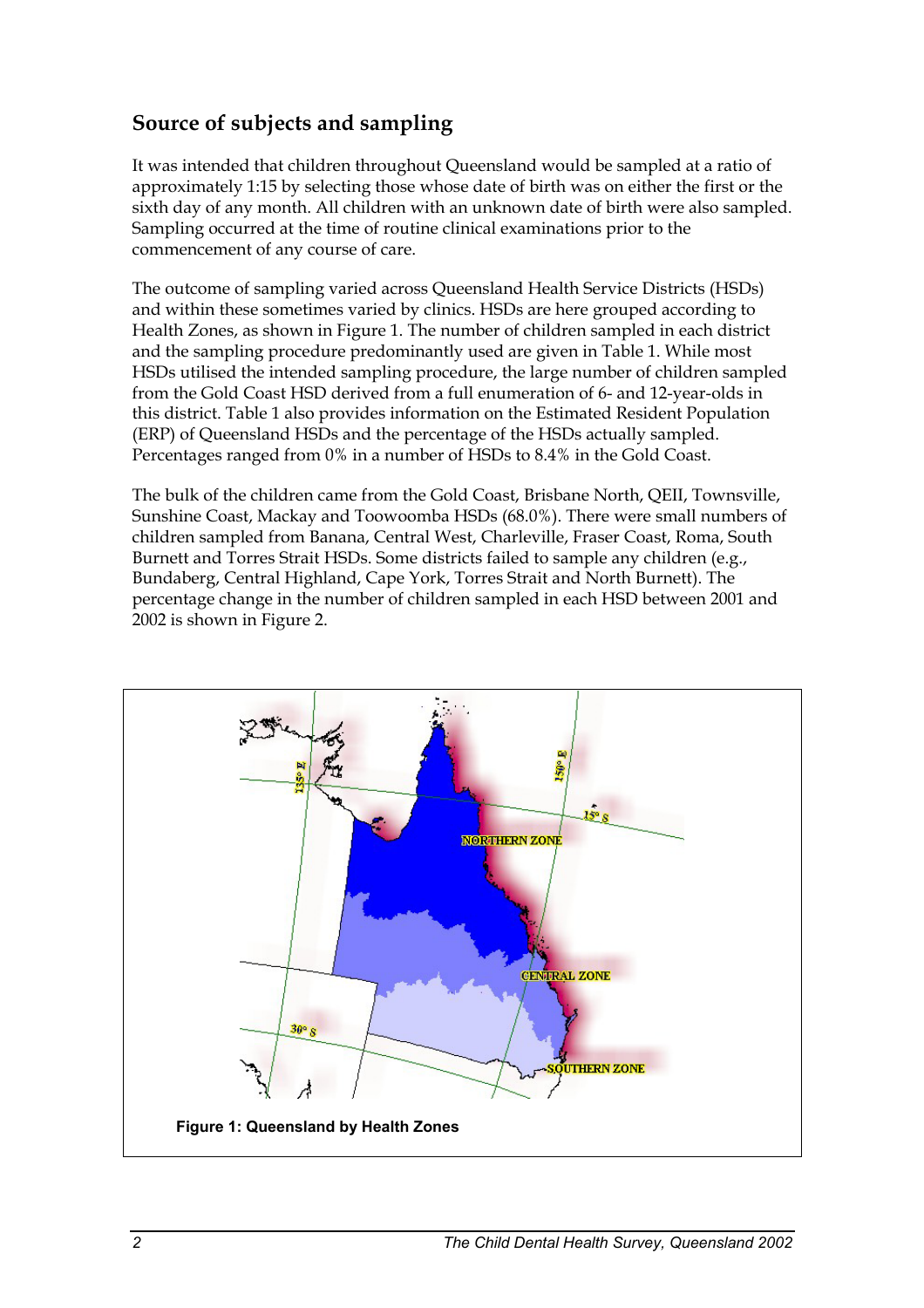| <b>Health Services District</b> | n              | <b>Most common</b><br>sampling ratio | <b>ERP</b> | Per cent of ERP<br>sampled |  |  |  |  |  |
|---------------------------------|----------------|--------------------------------------|------------|----------------------------|--|--|--|--|--|
| <b>Northern Zone</b>            |                |                                      |            |                            |  |  |  |  |  |
| Bowen                           | 107            | 1:15                                 | 6,521      | 1.64                       |  |  |  |  |  |
| Cairns                          | 252            | 1:15                                 | 30,990     | 0.81                       |  |  |  |  |  |
| Cape York                       | 0              | N/A                                  | 2,092      | 0.00                       |  |  |  |  |  |
| <b>Charters Towers</b>          | 74             | 1:15                                 | 3,611      | 2.05                       |  |  |  |  |  |
| Innisfail                       | 65             | 1:15                                 | 7,382      | 0.88                       |  |  |  |  |  |
| Mackay                          | 472            | 1:15                                 | 24,685     | 1.91                       |  |  |  |  |  |
| Moranbah                        | 99             | 1:15                                 | 5,013      | 1.97                       |  |  |  |  |  |
| Mount Isa                       | 207            | 1:15                                 | 8,079      | 2.56                       |  |  |  |  |  |
| Tablelands                      | 25             | 1:15                                 | 8,201      | 0.30                       |  |  |  |  |  |
| <b>Torres Strait</b>            | 35             | N/A                                  | 3,463      | 1.01                       |  |  |  |  |  |
| Townsville                      | 744            | 1:15                                 | 36,935     | 2.01                       |  |  |  |  |  |
|                                 |                | <b>Central Zone</b>                  |            |                            |  |  |  |  |  |
| Banana                          | 15             | 1:15                                 | 3,219      | 0.47                       |  |  |  |  |  |
| <b>Brisbane North</b>           | 1,020          | 1:15                                 | 106,687    | 0.96                       |  |  |  |  |  |
| Bundaberg                       | 0              | 1:15                                 | 18,524     | 0.00                       |  |  |  |  |  |
| Central Highland                | 0              | 1:15                                 | 6,318      | 0.00                       |  |  |  |  |  |
| <b>Central West</b>             | 35             | 1:15                                 | 2,977      | 1.18                       |  |  |  |  |  |
| <b>Fraser Coast</b>             | 5              | 1:15                                 | 16,205     | 0.03                       |  |  |  |  |  |
| Gladstone                       | 158            | 1:15                                 | 10,901     | 1.45                       |  |  |  |  |  |
| Gympie                          | 176            | 1:15                                 | 7,461      | 2.36                       |  |  |  |  |  |
| North Burnett                   | 0              | N/A                                  | 2,078      | 0.00                       |  |  |  |  |  |
| Redcliffe/Caboolture            | 213            | 1:15                                 | 39,532     | 0.54                       |  |  |  |  |  |
| Rockhampton                     | 328            | 1:15                                 | 21,820     | 1.50                       |  |  |  |  |  |
| South Burnett                   | $\overline{2}$ | 1:15                                 | 7,612      | 0.03                       |  |  |  |  |  |
| Sunshine Coast                  | 627            | 1:15                                 | 53,501     | 1.17                       |  |  |  |  |  |
|                                 |                | <b>Southern Zone</b>                 |            |                            |  |  |  |  |  |
| Bayside                         | 177            | 1:15                                 | 40,211     | 0.44                       |  |  |  |  |  |
| Charleville                     | 29             | 1:15                                 | 2,085      | 1.39                       |  |  |  |  |  |
| Gold Coast*                     | 3,069          | 1:1                                  | 71,589     | 4.29                       |  |  |  |  |  |
| Logan/Beaudesert                | 357            | 1:15                                 | 71,938     | 0.50                       |  |  |  |  |  |
| Northern Downs                  | 82             | 1:15                                 | 7,228      | 1.13                       |  |  |  |  |  |
| QEII                            | 839            | 1:15                                 | 82,501     | 1.02                       |  |  |  |  |  |
| Roma                            | 5              | 1:15                                 | 4,359      | 0.11                       |  |  |  |  |  |
| Southern Downs                  | 209            | 1:15                                 | 13,450     | 1.55                       |  |  |  |  |  |
| Toowoomba                       | 418            | 1:15                                 | 30,704     | 1.36                       |  |  |  |  |  |
| West Moreton                    | 331            | 1:15                                 | 40,217     | 0.82                       |  |  |  |  |  |
| Unknown                         | 402            | N/A                                  | $\pmb{0}$  | N/A                        |  |  |  |  |  |

#### **Table 1: Number of children sampled and Estimated Resident Population (ERP) by Health Zone and District**

\* 6- and 12-year-old children only sampled at 1:1

Note: ERP obtained from Queensland Health, 0–14-year-olds , 2004.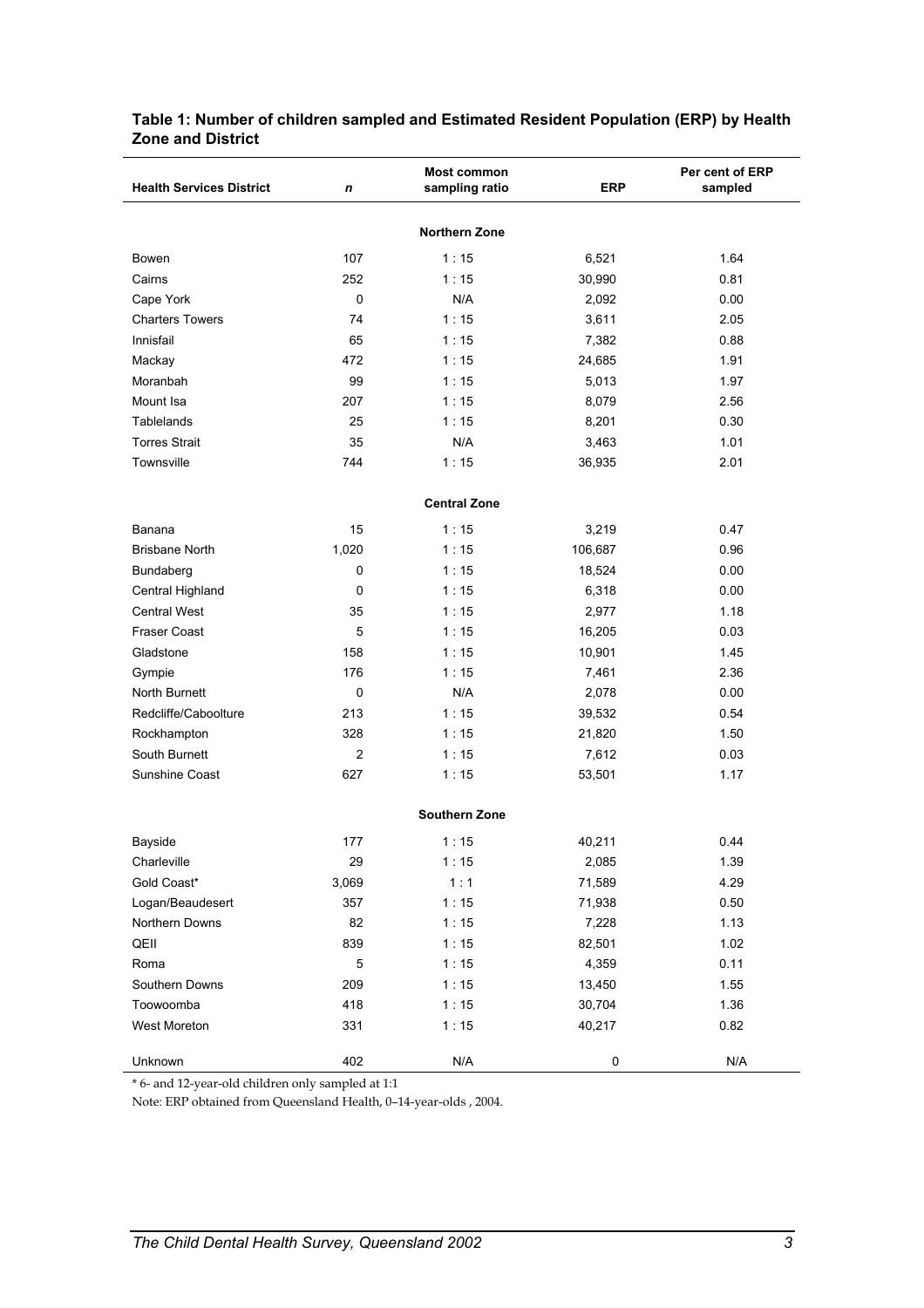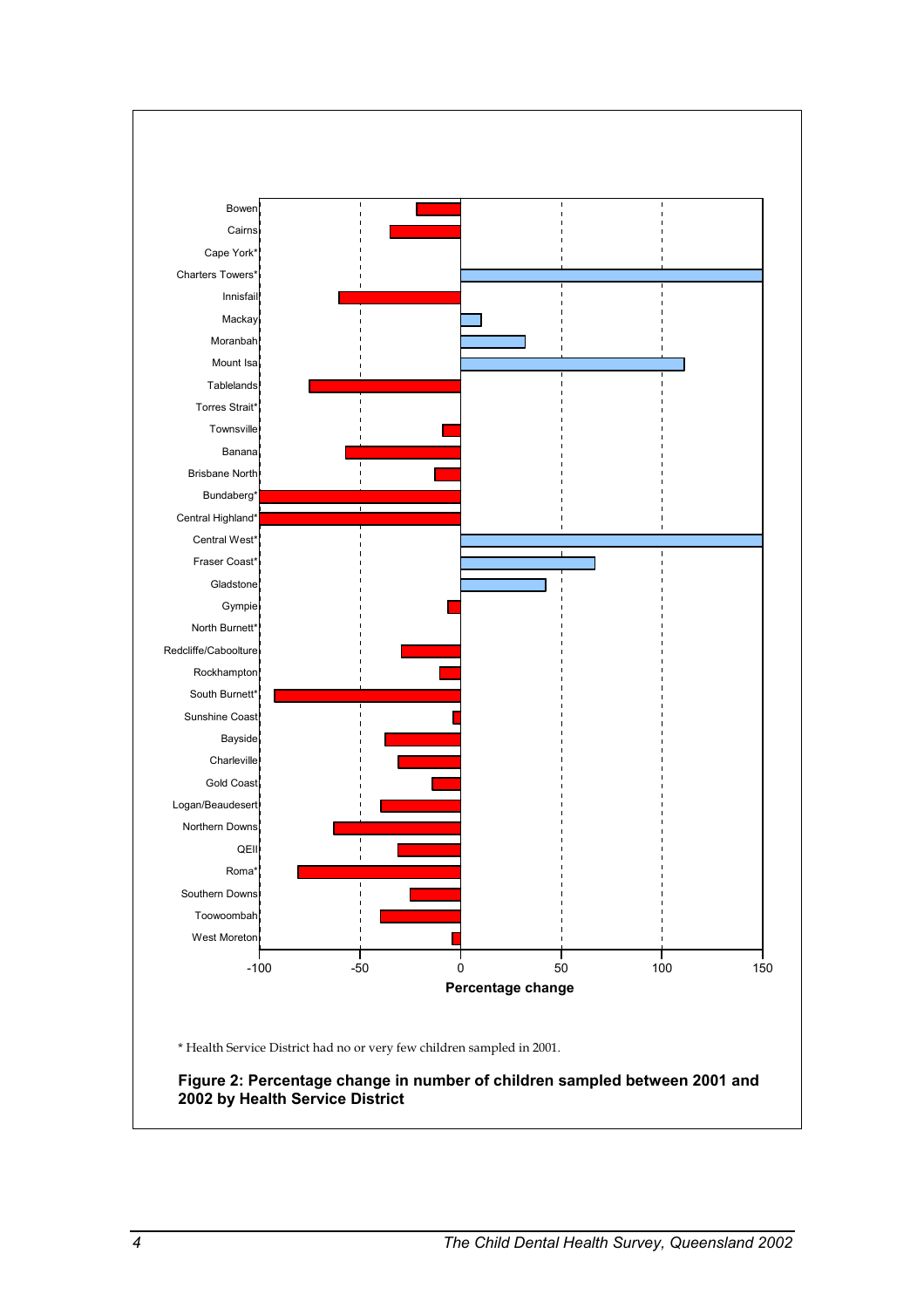## **Data items**

Demographic and service provision data items include the child's age, sex and the date of the current and previous examination. Provision was made for recording country of birth and the indigenous status of each child and mother.

Dental health status data items include a count of the number of teeth that were decayed, missing (because of dental caries) or filled (because of dental caries). Separate counts of caries experience were made of deciduous and permanent teeth. A count of the number of permanent teeth with fissure sealants (and which were not decayed or filled) was also made. An additional data item was marked to indicate if the child had a need for immediate treatment, defined as the presence of oral pain or infection, or the likely occurrence of oral pain of infection within four weeks. This would include children requiring treatment for existing pain, dental abscesses, grossly decayed teeth with pulp exposure, avulsed or fractured teeth, or life threatening conditions. All indices follow recommendations made by the World Health Organization (1987) and by Palmer et al. (1984) concerning epidemiological recording of dental conditions. A survey guide was previously issued to all clinics explaining the conventions for data recording. However, there were no formal procedures for training or calibration in the clinical procedures for detection of caries experience. Instead, clinical staff used their own clinical judgement when making decisions about the presence or absence of decayed, missing, filled or fissure sealed teeth.

## **Data preparation**

A check was made for missing or erroneous data prior to OMR scanning. Where tooth level information was incorrect (e.g. a tooth indicated as both fissure sealed and unerupted), or where required fields were missing, the OMR form was returned to the relevant clinic for correction.

Data were cleaned prior to analysis after a visual check identified a number of cases with erroneous results. In addition, linear regression of age on the number of deciduous and permanent decayed, missing or filled teeth revealed a number of outliers with standardised residuals greater than 3 standard deviations from the mean. A visual check allowed a number of these cases to be corrected where it was evidently a data recording error (e.g. transposition of deciduous and permanent teeth). A small number of cases that could not be reconciled and were clearly erroneous were deleted from the dataset. A small number of cases aged younger than 4 years old and older than 16 years old were also removed from the dataset.

## **Analyses**

Data were analysed to provide age-specific means and percentages for each dental disease index and for periodicity of examinations. Standard deviations were computed for all means. The level of statistical precision for all age-specific estimates was assessed by computing the relative standard error (that is, standard error of the estimate divided by the estimate, expressed as a percentage). Estimates with relative standard errors exceeding 40% are marked with an asterisk. These estimates are statistically unreliable and should be interpreted with caution.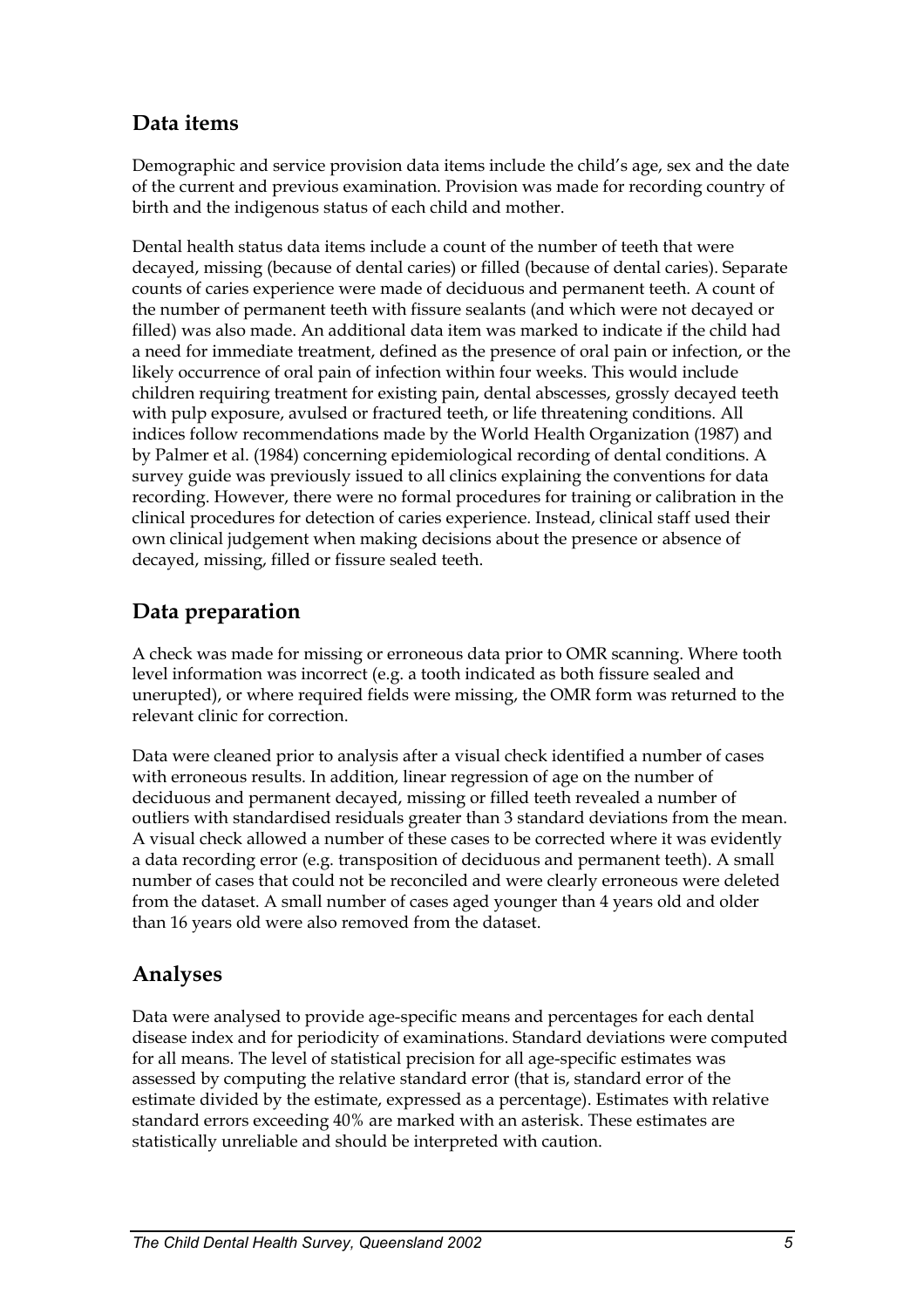A further aspect of the analysis was the weighting of unit records to reflect the sampling procedure. This was necessary because children were sampled using different probabilities of selection. The probability was 1.0 (i.e., selected by full enumeration) for children with an unknown date of birth throughout the State and for some children from the Gold Coast HSD. Elsewhere the probability was approximately 0.066 (*ie* equivalent to the ratio of 1:15) for students sampled according to the intended procedure. Hence, the weighting process considered the number of students sampled  $(n<sub>i</sub>)$  and the number of children in the population (assuming accurate sampling, N<sub>i</sub>=n<sub>i</sub>/[sampling probability]) for each sampling strata. Stratum specific weights,  $w_{i'}$ which could be applied to unit record data, were computed to avoid inflating the sample size. The following formula was used:

$$
\mathbf{w}_{i} = \frac{\mathbf{N}_{i} / \mathbf{n}_{i}}{\sum \mathbf{N}_{i} / \sum \mathbf{n}_{i}}
$$

Data were further weighted to reflect the Estimated Residential Population (ERP) of 0–14-year-olds in each Health Service Division (HSD) in Queensland. District estimates were computed using 2004 ERP as produced by Queensland Health. The relative sample sizes and population estimates by HSD as a percentage of the total sample and Queensland population are shown in Figure 3.

Data were also weighted by time since last school dental service examination where this information was available. This was necessary because children on a short recall period have a higher probability of being sampled than children on a longer recall period.

The purpose of the weighting protocol was to produce estimates that are representative of the population covered by the School Dental Service for 2002. However, the estimates in this report cannot be applied to children who are not enrolled in the Queensland School Dental Service. Consequently, the results in this report do not represent the complete Queensland child population, but only that portion of the population that is enrolled in the Queensland School Dental Service. In Queensland, approximately 80% of 5–12-year-olds and 50% of 13–15-year-olds are enrolled in the School Dental Service. Hence, estimates for Primary School aged children in this report may not differ substantially from estimates that would be obtained if all children in the State were surveyed, however estimates for Secondary School children may vary from those obtained if all the children in the State were surveyed.

The final unit record weights were applied to all statistics computed for Tables 2 to 9 such that the weighted contribution of each HSD was proportional to the percentage represented by each HSD of the relevant Queensland population. However, analyses of examination periodicity (Tables 10 and 11) excluded time since last visit in the calculation of the weightings.

Cases from HSDs with very few children sampled were retained in the data set but not weighted by region (i.e. given a weight of 1) because the application of weights was deemed likely to significantly influence the results. As a result, cases from Banana, Bundaberg, Central Highland, Central West, Charters Towers, Fraser Coast, Roma, and South Burnett HSDs did not receive region weights, but remained in the dataset.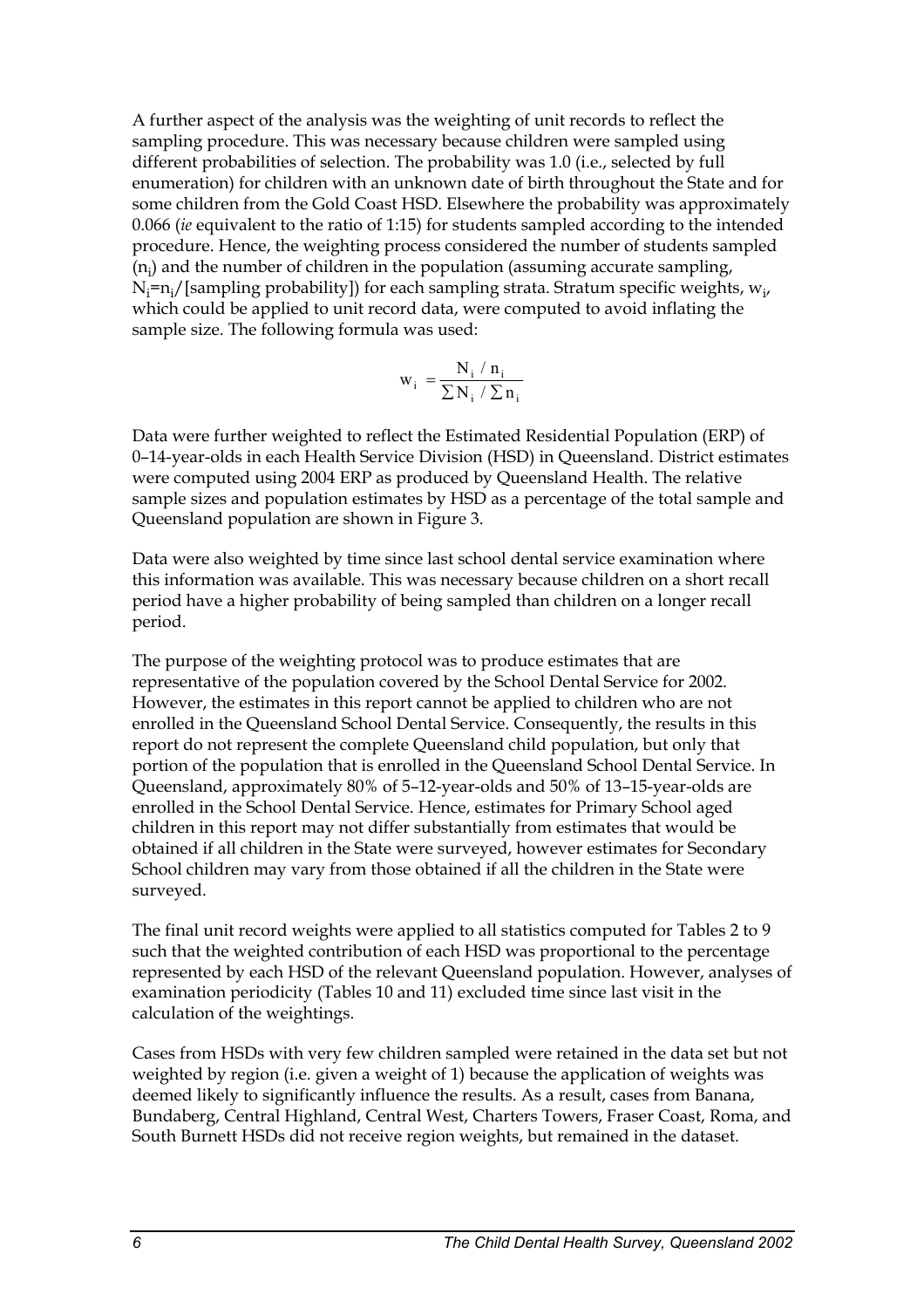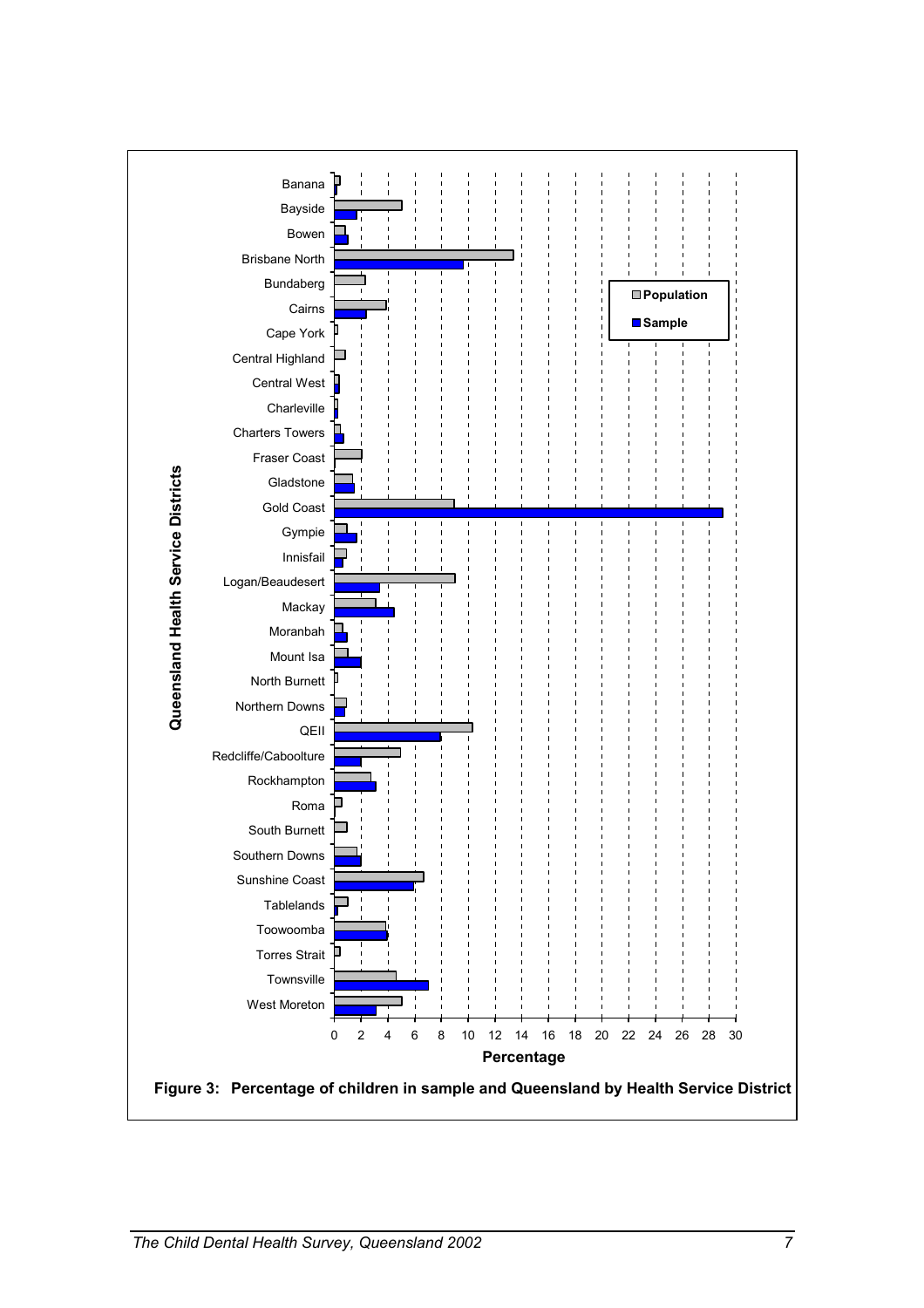#### **Demographic composition of the sample**

A total number of 10,577 individual children were sampled during 2002 (see Table 2). The majority of children in the complete sample were aged between 5 and 15 years inclusive (98.1%). In the weighted distribution, males and females were represented in approximately equal numbers. There was little difference between the average age of males (mean =  $9.12$ ) and that of females (mean =  $9.05$ ).

The age distribution of the sample reflects the age range of school children who are the principal target group of the Queensland School Dental Service. The small numbers of children aged 4 years and 15 years or more results in less reliability of computed statistics for those ages. Furthermore, children in those ages are outside the main target group of the School Dental Service and it is likely that they have some special characteristics that make them less representative of their respective age groups within the Queensland population. Although results are presented for these age groups in this report's tables and figures, textual descriptions of the results are often excluded, and any use of these results should involve due care in light of the limitations discussed.

|             |              | Known date of birth |                |                | Age only known |                | Weighted no. of children |                |         |
|-------------|--------------|---------------------|----------------|----------------|----------------|----------------|--------------------------|----------------|---------|
| Age (years) | <b>Males</b> | <b>Females</b>      | <b>Persons</b> | <b>Males</b>   | <b>Females</b> | <b>Persons</b> | <b>Males</b>             | <b>Females</b> | Persons |
|             | $\mathbf n$  | $\mathbf n$         | $\mathbf n$    | $\mathbf n$    | $\mathbf n$    | $\mathbf n$    | $\mathbf n$              | $\mathbf n$    | n       |
| 4           | 85           | 63                  | 150            | 1              | $\mathbf 0$    | 1              | 89                       | 61             | 152     |
| 5           | 298          | 360                 | 659            | 0              | 1              | 1              | 301                      | 360            | 664     |
| 6           | 712          | 695                 | 1,411          | 528            | 544            | 1,074          | 600                      | 630            | 1,233   |
| 7           | 437          | 486                 | 925            | 2              | $\overline{2}$ | 4              | 582                      | 624            | 1,211   |
| 8           | 459          | 435                 | 895            | 6              | 3              | 9              | 638                      | 550            | 1,189   |
| 9           | 394          | 405                 | 799            | $\overline{c}$ | 1              | 3              | 519                      | 557            | 1,075   |
| 10          | 420          | 399                 | 821            | 4              | 8              | 12             | 598                      | 575            | 1,175   |
| 11          | 427          | 411                 | 838            | 2              | 5              | 7              | 625                      | 631            | 1,256   |
| 12          | 579          | 593                 | 1,172          | 346            | 391            | 737            | 487                      | 587            | 1,074   |
| 13          | 233          | 217                 | 451            | 2              | 1              | 3              | 328                      | 315            | 645     |
| 14          | 190          | 171                 | 361            | $\overline{c}$ | 1              | 3              | 296                      | 249            | 544     |
| 15          | 98           | 101                 | 199            | 2              | 5              | 7              | 159                      | 153            | 313     |
| 16          | 17           | 18                  | 35             | 1              | $\Omega$       | 0              | 22                       | 23             | 45      |
| Total       | 4,349        | 4,354               | 8,716          | 897            | 962            | 1,861          | 5,246                    | 5,316          | 10,577  |

#### **Table 2: Demographic composition of the sample**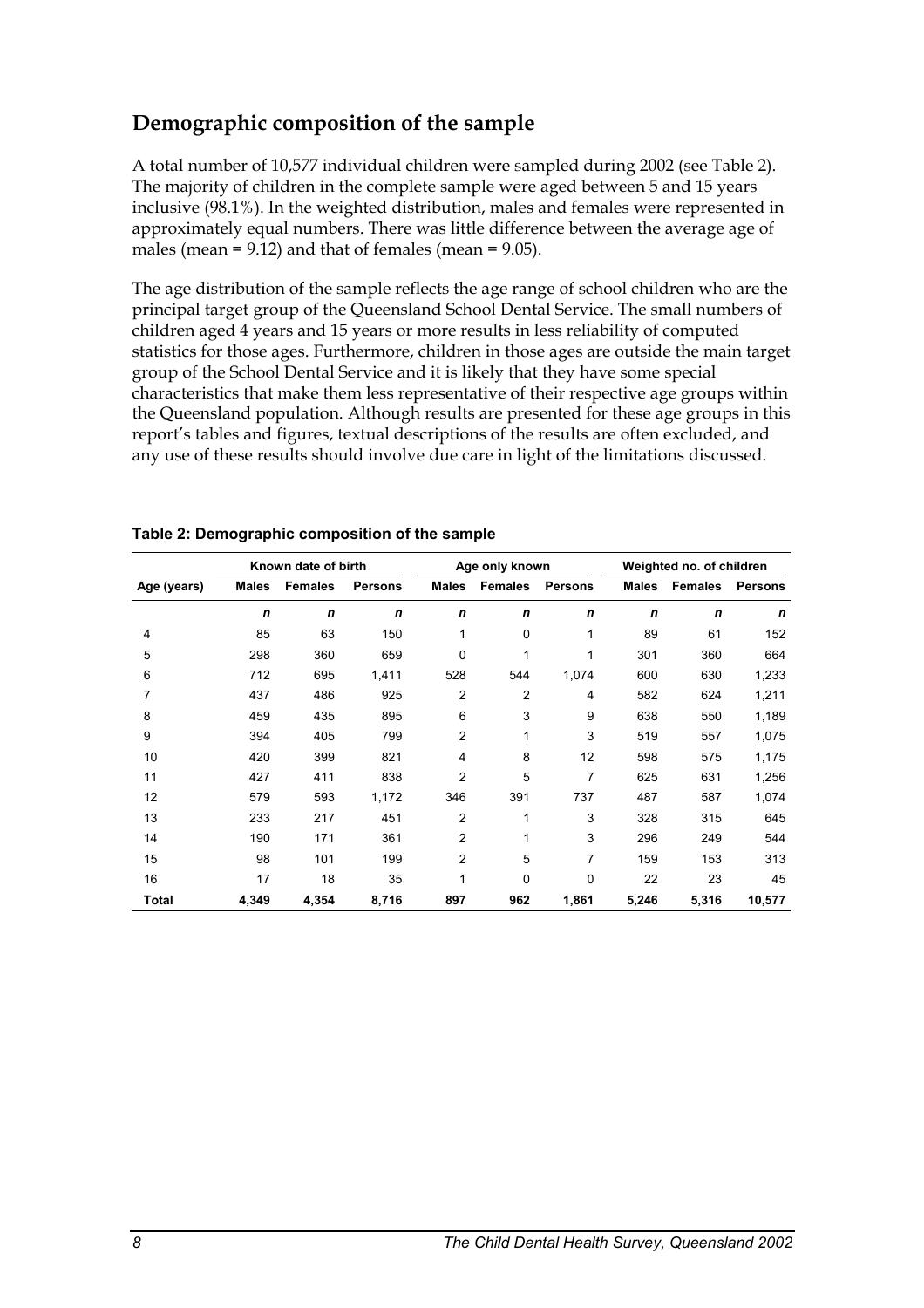#### **Country of birth and Indigenous status**

The birthplace/Indigenous status of 77.0% of children was missing or recorded as not known. Australian-born (non-Indigenous) children represented 92.6% of the remainder of the sample (23.0% of the total sample). Children identified as Australian-born Indigenous comprised 1.2% of the total sample and 5.2% of the known valid sample. Only small numbers of children were identified as being born outside of Australia. Due to the small amount of known information concerning the birthplace/Indigenous status of the children's mothers these results are omitted from this report.

#### **Deciduous teeth**

Table 3 shows that the mean number of clinically decayed teeth among children aged up to 12 years old declined consistently across age groups, from 1.40 for children aged 5 years of age to 0.15 for 12-year-old children. In contrast, the mean number of filled teeth increased with age, peaking at 1.67 for 8-year-olds before declining to 0.30 for 12-year-olds. Mean dmft scores increased from 1.68 for children aged 4 years to 2.82 for 8-year-olds before declining to 0.48 for 12-year-olds.

The ratio of untreated decayed teeth to the total count of decayed, missing, and filled teeth serves as an indicator of how well a child's dental needs are being met. This is presented in Table 4 as the mean of individual children's d/dmft index. Among children with caries experience, the percentage of dmft accounted for by the decayed component declined steadily across age groups, from 76.5% for children aged 4 years old to 32.2% for 10-year-olds. Between the ages of 5 and 10 the percentage of children free of clinical caries (dmft = 0) ranged from a high of 53.8% among children aged 10 years old to a low of 35.6% among 8-year-olds.

| Age | <b>Children</b> | Decayed (d) |      | Missing (m) |           | Filled (f) |      | dmft |      |
|-----|-----------------|-------------|------|-------------|-----------|------------|------|------|------|
|     | $\mathbf n$     | mean        | SD   | mean        | <b>SD</b> | mean       | SD   | mean | SD   |
| 4   | 152             | 1.34        | 2.46 | $0.05*$     | $0.39*$   | 0.28       | 0.85 | 1.68 | 2.66 |
| 5   | 664             | 1.40        | 2.44 | 0.12        | 0.82      | 0.68       | 1.73 | 2.20 | 3.36 |
| 6   | 1.233           | 1.34        | 2.31 | 0.13        | 0.86      | 0.98       | 1.90 | 2.44 | 3.49 |
| 7   | 1.211           | 1.14        | 1.94 | 0.13        | 0.78      | 1.44       | 2.17 | 2.70 | 3.23 |
| 8   | 1,189           | 0.99        | 1.54 | 0.16        | 0.81      | 1.67       | 2.22 | 2.82 | 3.10 |
| 9   | 1.075           | 0.66        | 1.15 | 0.08        | 0.59      | 1.38       | 2.03 | 2.13 | 2.64 |
| 10  | 1.175           | 0.50        | 1.04 | 0.11        | 0.99      | 1.12       | 1.83 | 1.72 | 2.64 |
| 11  | 1.256           | 0.31        | 0.79 | $0.04*$     | $0.60*$   | 0.61       | 1.27 | 0.96 | 1.84 |
| 12  | 1,074           | 0.15        | 0.54 | $0.04*$     | $0.69*$   | 0.30       | 0.90 | 0.48 | 1.48 |

**Table 3: Deciduous dentition – decayed, missing and filled teeth by age** 

\* relative standard error ≥ 40%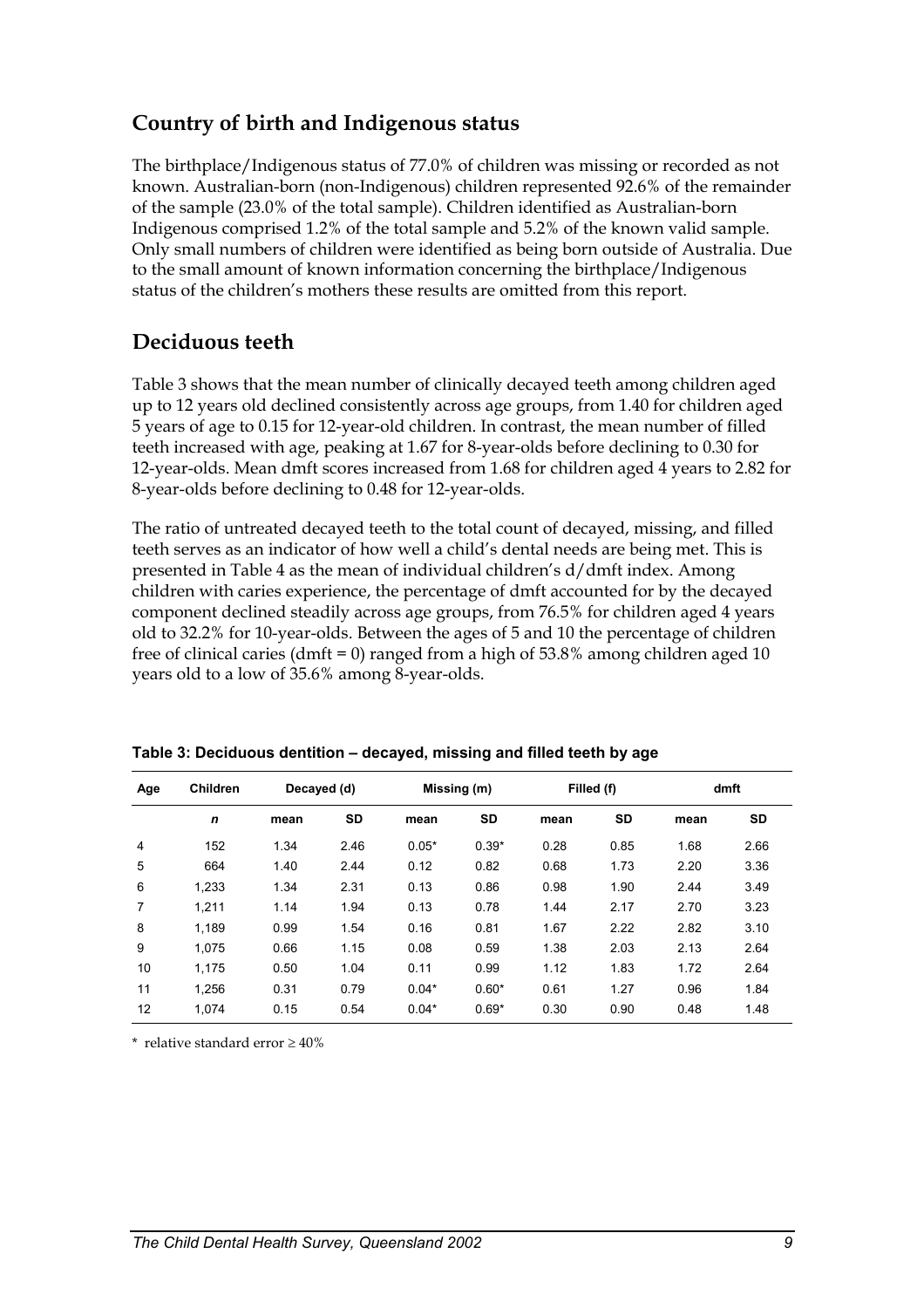| Age |             | Mean d/dmft index | $dmft = 0$ |      |  |  |
|-----|-------------|-------------------|------------|------|--|--|
|     | $\mathbf n$ | %                 | n          | %    |  |  |
| 4   | 67          | 76.5              | 152        | 55.8 |  |  |
| 5   | 312         | 68.8              | 664        | 52.8 |  |  |
| 6   | 634         | 57.8              | 1,233      | 48.5 |  |  |
| 7   | 735         | 46.0              | 1,211      | 39.3 |  |  |
| 8   | 762         | 39.2              | 1,189      | 35.6 |  |  |
| 9   | 609         | 35.8              | 1,075      | 43.1 |  |  |
| 10  | 542         | 32.2              | 1,175      | 53.8 |  |  |
| 11  | 408         | 33.7              | 1,256      | 67.3 |  |  |
| 12  | 203         | 33.5              | 1,074      | 81.1 |  |  |

**Table 4: Deciduous dentition – caries experience indices by age** 

The ratio of untreated decayed teeth to the total count of decayed, missing, and filled teeth can also be expressed as the ratio of total decay in the population to total decayed, missing or filled teeth in the population (d/dmft ratio), and this is presented in Figure 4. Unlike the d/dmft index, the d/dmft ratio refers to the proportion of teeth with caries in the population. Thus, the ratio for 6-year-olds indicates that, among 100 teeth with caries experience among 6-year-olds, 54.9% had untreated decay. The d/dmft ratio shows a similar pattern to that of the mean d/dmft index, with the percentage d/dmft reducing across increasingly older age groups, declining from 79.8% for the youngest children to 29.1% among 10-year-olds. The percentage of dmft accounted for by filled teeth shows the opposite trend, increasing from 16.7% for children aged 4 years old to 65.1% for 10-year-olds.



#### **Figure 4: Percentage of dmft score represented by decayed, missing and filled components**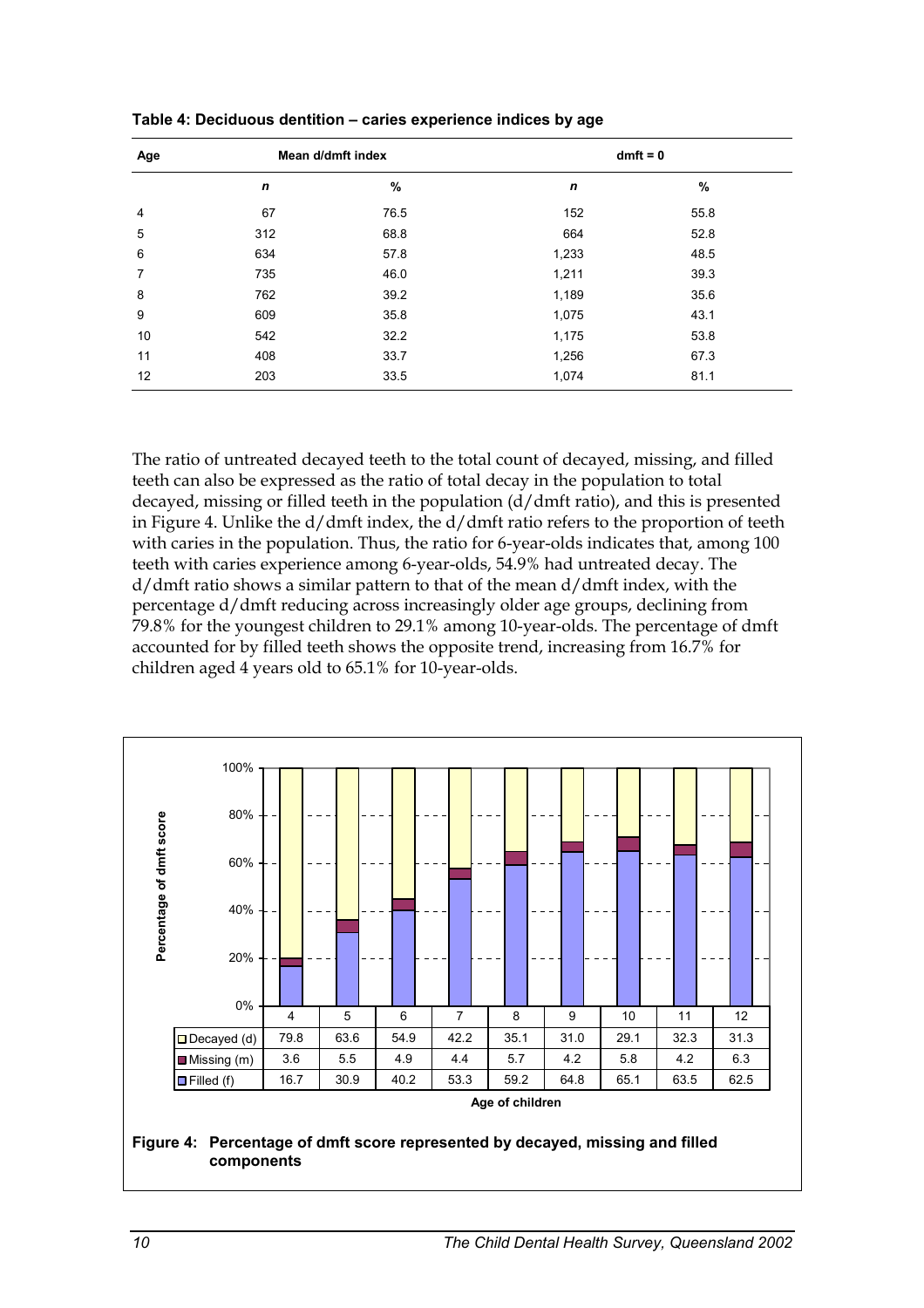#### **Permanent teeth**

The mean number of clinically detectable decayed teeth increased with increasing age, ranging from 0.04 among 5-year-old children up to 1.22 for children aged 16 years old (Table 5). Similarly, across the same age range, the mean number of teeth with fillings increased with age, ranging from 0.00 to 1.38. DMFT scores increased from 0.05 among 5-year-olds to 2.54 for 16-year-olds. The mean DMFT score for 12-year-olds was 1.26. Among children aged 10 to 15 years, the age-associated increase in mean DMFT was greater than the pattern observed for the younger half of the age range. This suggests either that caries activity accelerates after the age of 10, or that these older children represent a cohort with a higher historical caries experience. However, this trend is also affected by the increasing number of permanent teeth at risk, and increasing years at risk, which occur with increasing age.

The percentage of children free of clinically detectable caries in the permanent dentition (DMFT = 0) declined with increasing age of the children (Table 6). It is noteworthy that for age groups up to 13 years, more than 50% of children in any age group were free of clinical caries in the permanent dentition ( $DMFT = 0$ ). The percentage of DMFT present as untreated clinically detectable decay (mean D/DMFT index) decreased from 89.6% for 5-year-olds to a low of 28.5% for 15-year-olds.

The D/DMFT ratio, which refers to the proportion of teeth in the population with caries experience having untreated decay, showed a similar trend to the D/DMFT index, declining from 66.7% for 6-year-olds to 31.6% for 15-year-olds (Figure 5). While the D/DMFT ratio declined between the ages of 10 and 15, there was an increase in the F/DMFT ratio across the same age groups.

| Age | <b>Children</b> |      | Decayed (D) |         | Missing (M) |      | Filled (F) |      | <b>DMFT</b> |
|-----|-----------------|------|-------------|---------|-------------|------|------------|------|-------------|
|     | $\mathbf n$     | mean | <b>SD</b>   | mean    | <b>SD</b>   | mean | SD         | mean | <b>SD</b>   |
| 5   | 664             | 0.04 | 0.29        | $0.01*$ | $0.15*$     | 0.00 | $0.04*$    | 0.05 | 0.33        |
| 6   | 1.233           | 0.10 | 0.41        | $0.03*$ | $0.72*$     | 0.02 | 0.20       | 0.15 | 0.87        |
| 7   | 1,211           | 0.21 | 0.61        | $0.04*$ | $0.76*$     | 0.10 | 0.44       | 0.35 | 1.08        |
| 8   | 1.189           | 0.27 | 0.71        | $0.07*$ | $1.08*$     | 0.18 | 0.63       | 0.52 | 1.48        |
| 9   | 1.075           | 0.25 | 0.71        | $0.03*$ | $0.59*$     | 0.26 | 0.73       | 0.54 | 1.26        |
| 10  | 1.175           | 0.32 | 0.82        | 0.09    | 1.03        | 0.32 | 0.77       | 0.73 | 1.64        |
| 11  | 1,256           | 0.35 | 0.85        | 0.02    | 0.21        | 0.39 | 0.85       | 0.75 | 1.32        |
| 12  | 1.074           | 0.55 | 1.25        | $0.04*$ | $0.52*$     | 0.67 | 1.37       | 1.26 | 2.04        |
| 13  | 645             | 0.66 | 1.30        | 0.07    | 0.50        | 0.80 | 1.55       | 1.53 | 2.16        |
| 14  | 544             | 0.85 | 2.00        | 0.06    | 0.44        | 1.16 | 1.86       | 2.08 | 3.14        |
| 15  | 313             | 0.66 | 1.55        | 0.05    | 0.38        | 1.38 | 2.03       | 2.09 | 2.60        |
| 16  | 45              | 1.22 | 1.73        | $0.12*$ | $0.49*$     | 1.19 | 2.01       | 2.54 | 2.72        |
|     |                 |      |             |         |             |      |            |      |             |

**Table 5: Permanent dentition – decayed, missing and filled teeth by age** 

\* relative standard error ≥ 40%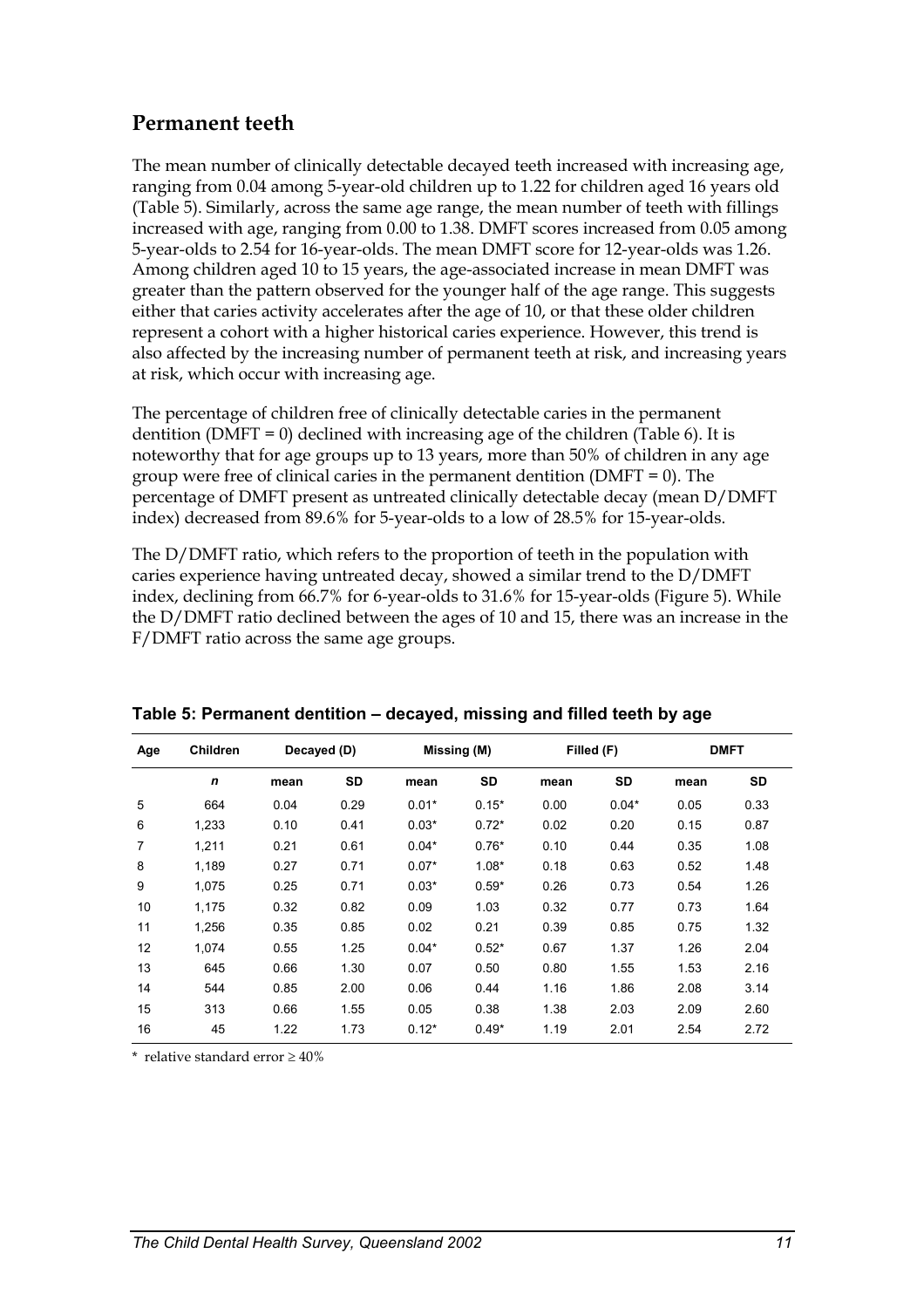| Age |             | <b>Mean D/DMFT index</b> | $DMFT = 0$       |      |  |  |
|-----|-------------|--------------------------|------------------|------|--|--|
|     | $\mathbf n$ | $\%$                     | $\boldsymbol{n}$ | $\%$ |  |  |
| 5   | 18          | 89.6                     | 664              | 97.0 |  |  |
| 6   | 95          | 83.4                     | 1,233            | 92.3 |  |  |
| 7   | 22          | 68.9                     | 1,211            | 81.7 |  |  |
| 8   | 283         | 61.7                     | 1,189            | 75.9 |  |  |
| 9   | 277         | 49.1                     | 1,075            | 73.9 |  |  |
| 10  | 387         | 46.0                     | 1,175            | 67.1 |  |  |
| 11  | 428         | 46.9                     | 1,256            | 65.6 |  |  |
| 12  | 512         | 44.1                     | 1,074            | 52.3 |  |  |
| 13  | 321         | 46.4                     | 645              | 50.1 |  |  |
| 14  | 290         | 35.1                     | 544              | 46.5 |  |  |
| 15  | 199         | 28.5                     | 313              | 36.4 |  |  |
| 16  | 26          | 47.1                     | 45               | 42.5 |  |  |



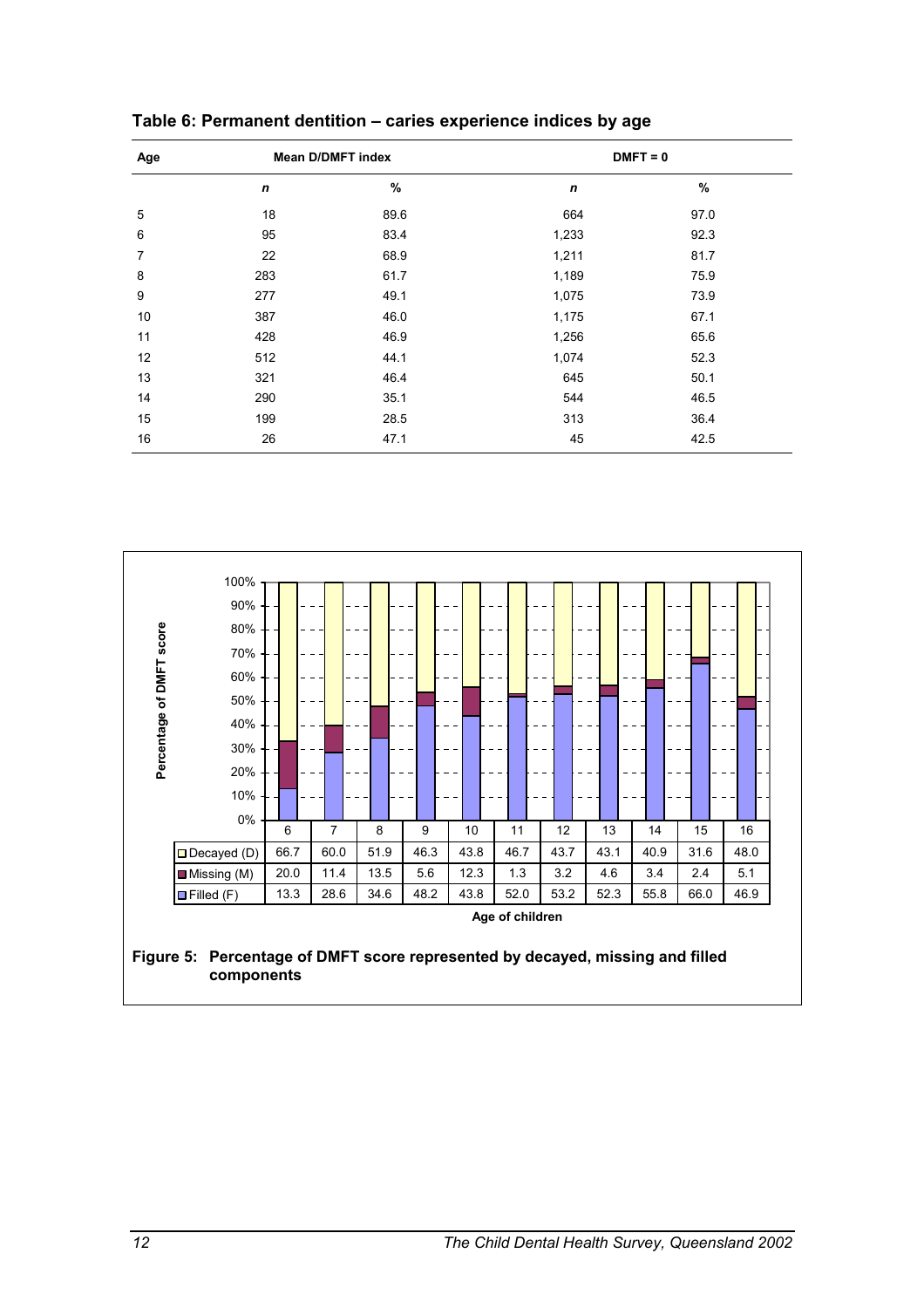### **All teeth**

Untreated clinical decay in the combined deciduous and permanent dentitions  $(d+D \ge 1)$  existed for between 28.9% and 48.6% of 5–15-year-old children (Table 7). The greatest likelihood of untreated decay occurred for children aged 8 with 48.6% having d+D of 1 or more. The most extensive levels of untreated clinical decay occurred in the youngest children with the percentage of children with d+D = 5+ generally decreasing with increasing age of the children.

More than 92% of all children in each age group had no deciduous or permanent teeth missing due to caries. However, smaller percentages avoided having fillings, and this was associated with age. An increase in the percentage of children presenting with fillings was seen up to the age of 8, a decline occurred to the age of 13, followed by a subsequent increase. Children aged 8 had the most fillings, with 52.3% of these children having at least one filling present.

There was a reasonably consistent decline in the percentage of children with no clinical caries experience in either their deciduous or permanent dentition (dmft+DMFT = 0), from 55.8% of children aged 4 years to 30.7% of 8-year-olds, with the percentage subsequently increasing to 47.1% for 11-year-olds before declining again.

|     |                 | $d+D =$ |      |              |        |        |      |           |             | dmft+      |
|-----|-----------------|---------|------|--------------|--------|--------|------|-----------|-------------|------------|
| Age | <b>Children</b> | 0       | 1    | $\mathbf{2}$ | 3      | 4      | $5+$ | $m+M = 0$ | $f + F = 0$ | $DMFT = 0$ |
|     | $\mathbf n$     | $\%$    | %    | $\%$         | $\%$   | %      | %    | %         | $\%$        | $\%$       |
| 4   | 152             | 61.1    | 11.2 | 6.4          | 7.7    | 4.2    | 9.4  | 97.9      | 86.8        | 55.8       |
| 5   | 662             | 59.6    | 11.7 | 6.9          | 5.6    | 4.6    | 11.6 | 96.9      | 80.9        | 52.1       |
| 6   | 1,233           | 56.9    | 12.0 | 10.6         | 5.0    | 4.7    | 10.8 | 95.4      | 69.1        | 46.5       |
| 7   | 1,211           | 52.8    | 14.9 | 13.2         | 7.5    | 4.7    | 7.0  | 94.2      | 55.8        | 36.2       |
| 8   | 1,185           | 51.4    | 15.8 | 15.7         | 6.5    | 4.0    | 6.7  | 92.3      | 47.7        | 30.7       |
| 9   | 1,072           | 57.4    | 18.6 | 12.8         | 5.3    | 3.0    | 2.9  | 96.0      | 50.8        | 36.7       |
| 10  | 1,173           | 62.5    | 17.0 | 8.9          | 6.1    | 2.4    | 3.1  | 95.2      | 54.1        | 39.4       |
| 11  | 1,253           | 65.7    | 17.1 | 9.1          | 5.0    | 1.4    | 1.7  | 98.0      | 59.8        | 47.1       |
| 12  | 1,074           | 67.2    | 15.4 | 8.4          | 4.3    | 1.8    | 2.8  | 97.9      | 59.6        | 42.7       |
| 13  | 643             | 64.9    | 18.5 | 8.7          | 2.8    | 2.6    | 2.5  | 97.4      | 64.0        | 46.1       |
| 14  | 544             | 67.4    | 14.9 | 8.1          | 1.9    | 3.1    | 4.7  | 96.7      | 55.9        | 45.6       |
| 15  | 313             | 71.1    | 13.6 | 5.4          | 4.3    | 2.3    | 3.3  | 97.5      | 48.3        | 35.2       |
| 16  | 45              | 49.7    | 13.5 | 14.8         | $6.2*$ | $7.4*$ | 7.4  | 93.8      | 51.2        | 37.3       |

**Table 7: All teeth – age-specific caries experience** 

\* relative standard error ≥ 40%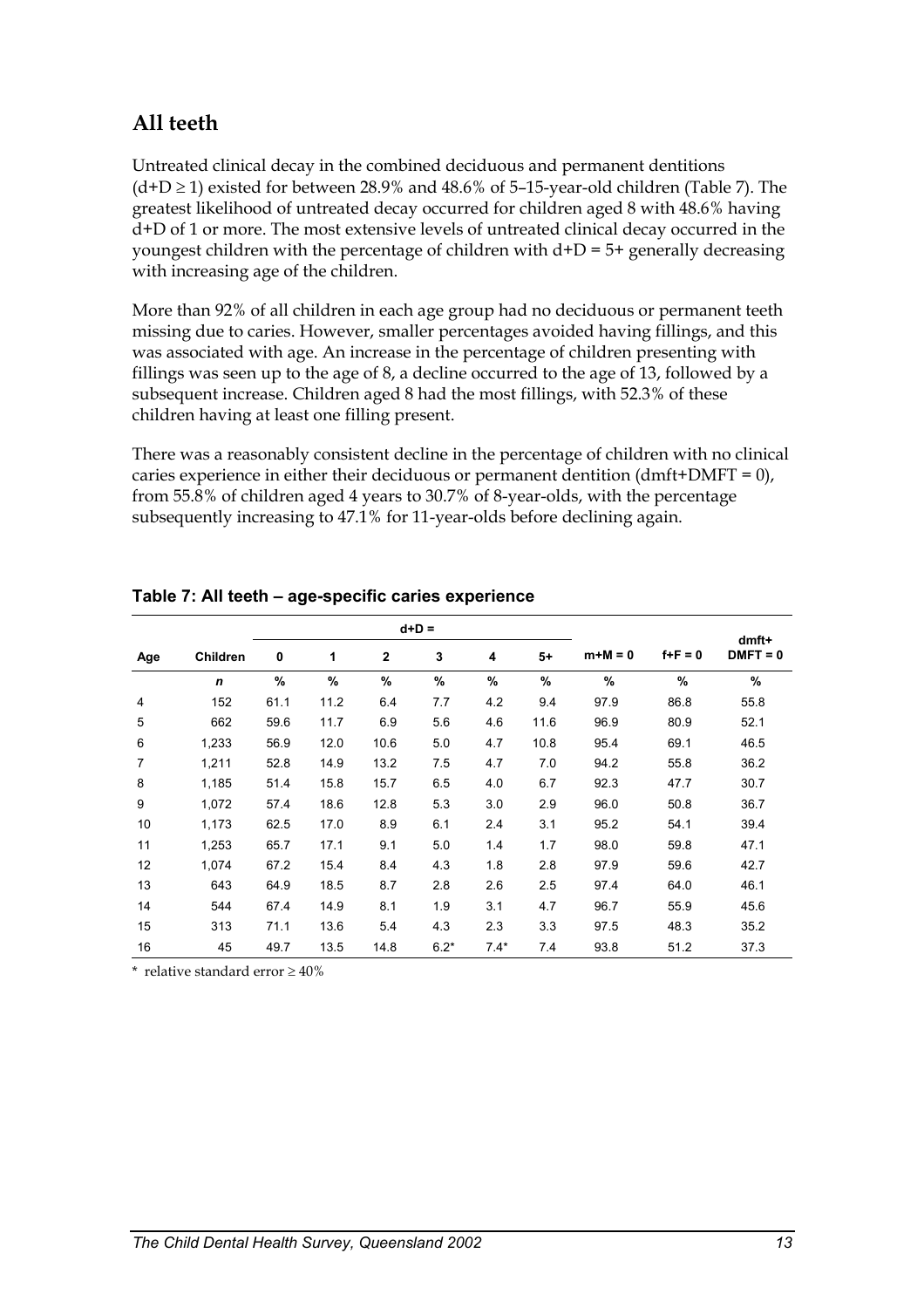#### **Fissure sealants**

The mean number of fissure sealants per child peaked for 10- and 14-year-olds (Table 8). Children with some clinical caries experience (DMFT = 1+) were more likely to have fissure sealants than those with no clinical caries experience ( $DMFT = 0$ ) across all age groups. This is consistent with the targeting of sealants to children with greater disease experience.

|     |                 |      |                 | <b>Students with sealants</b> |            |             |               |  |
|-----|-----------------|------|-----------------|-------------------------------|------------|-------------|---------------|--|
| Age | <b>Children</b> |      | <b>Sealants</b> |                               | $DMFT = 0$ |             | $DMFT \geq 1$ |  |
|     | $\mathbf n$     | mean | SD              | $\mathbf n$                   | $\%$       | $\mathbf n$ | %             |  |
| 6   | 1,233           | 0.09 | 0.51            | 1,138                         | 2.6        | 95          | 14.7          |  |
| 7   | 1,211           | 0.38 | 1.04            | 989                           | 11.7       | 222         | 24.8          |  |
| 8   | 1,186           | 0.66 | 1.33            | 903                           | 22.6       | 283         | 25.8          |  |
| 9   | 1,071           | 0.81 | 1.40            | 794                           | 27.9       | 277         | 30.9          |  |
| 10  | 1,175           | 1.03 | 1.50            | 788                           | 33.2       | 387         | 48.6          |  |
| 11  | 1,250           | 0.97 | 1.49            | 824                           | 34.4       | 426         | 39.8          |  |
| 12  | 1,073           | 0.80 | 1.48            | 562                           | 28.5       | 511         | 35.5          |  |
| 13  | 643             | 0.98 | 1.72            | 323                           | 29.9       | 320         | 41.1          |  |
| 14  | 544             | 1.03 | 1.84            | 253                           | 25.9       | 290         | 45.6          |  |
| 15  | 311             | 0.88 | 1.73            | 114                           | 19.7       | 197         | 38.4          |  |
| 16  | 45              | 0.90 | 1.46            | 19                            | 30.1       | 26          | 44.8          |  |

#### **Table 8: Fissure sealants – age-specific experience**

#### **Immediate treatment needs**

As can be seen from Table 9, immediate treatment needs were observed for between 2.0% and 4.5% of children aged 5–13 years. These children had a higher mean dmft and mean DMFT and, for most age groups, a higher percentage with 5 or more decayed teeth in comparison with the overall sample. These patterns of caries experience support the view that caries constitutes a substantial burden of disease for this minority of children, and that it presumably contributes to immediate needs for treatment of pain or infection.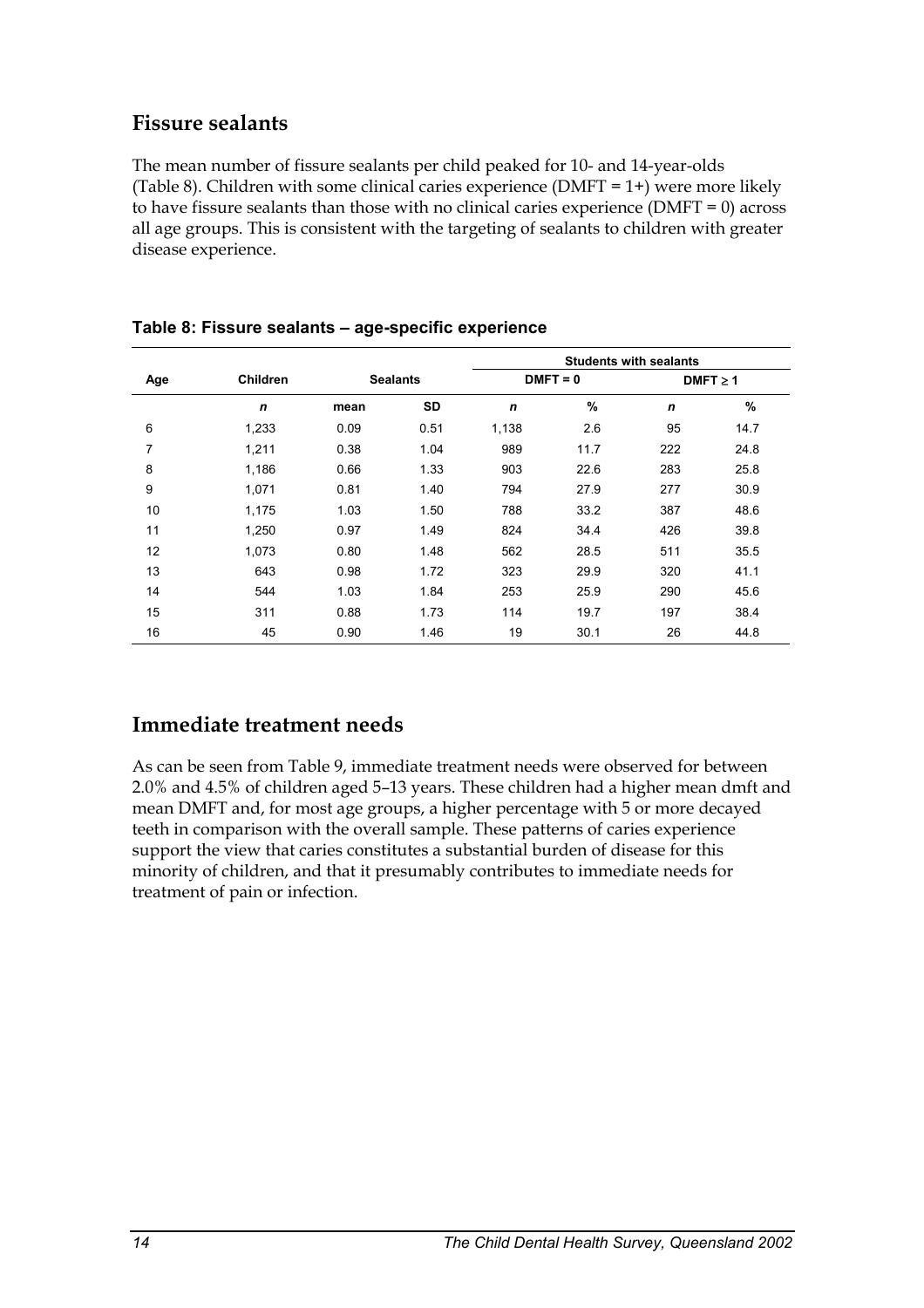|     |              |          |         |         |         |             |         |              | $d+D =$ |         |         |
|-----|--------------|----------|---------|---------|---------|-------------|---------|--------------|---------|---------|---------|
| Age |              | Children | dmft    |         |         | <b>DMFT</b> | 1       | $\mathbf{2}$ | 3       | 4       | 5+      |
|     | $\mathsf{n}$ | %        | mean    | SD      | mean    | SD          | $\%$    | %            | %       | %       | %       |
| 5   | 27           | 4.1      | 5.41    | 3.69    | $0.16*$ | $0.66*$     | 19.7    | $6.1*$       | $9.9*$  | $7.0*$  | 50.4    |
| 6   | 43           | 3.5      | 5.72    | 4.28    | $0.28*$ | $0.81*$     | 18.4    | 11.9         | $9.2*$  | $6.5*$  | 44.6    |
| 7   | 39           | 3.2      | 5.36    | 3.19    | 0.81    | 1.15        | 24.8    | 17.3         | $10.5*$ | $12.1*$ | 27.6    |
| 8   | 36           | 3.0      | 4.30    | 2.80    | 0.32    | 0.83        | 20.7    | 19.2         | $7.4*$  | $5.4*$  | 27.8    |
| 9   | 48           | 4.5      | 3.62    | 3.18    | 1.02    | 1.52        | 28.2    | 14.2         | $7.8*$  | $8.4*$  | 13.9    |
| 10  | 37           | 3.1      | 4.03    | 5.06    | 1.81    | 1.93        | 17.2    | 24.9         | $11.1*$ | $5.8*$  | 23.6    |
| 11  | 35           | 2.8      | 1.90    | 3.57    | 2.08    | 1.77        | 32.7    | 18.3         | $9.6*$  | $9.6*$  | 14.5    |
| 12  | 32           | 2.9      | $1.66*$ | $4.72*$ | 1.59    | 1.78        | 32.9    | 17.1         | $0.8*$  | $1.0*$  | $6.8*$  |
| 13  | 13           | 2.0      | n.a.    | n.a.    | 4.16    | 2.46        | $7.1*$  | $28.3*$      | $7.1*$  | $25.4*$ | $4.8*$  |
| 14  | 5            | $0.9*$   | n.a.    | n.a.    | $5.07*$ | $4.63*$     | $16.0*$ | $18.0*$      | $32.5*$ | 0.0     | $33.5*$ |
| 15  | 3            | $0.9*$   | n.a.    | n.a.    | $7.62*$ | $8.76*$     | 0.0     | 0.0          | 0.0     | 0.0     | $47.3*$ |
| 16  | 0            | $0.0*$   |         |         |         |             |         |              | —       |         |         |

**Table 9: Immediate treatment needs – age-specific distribution** 

\* relative standard error ≥ 40%

#### **School Dental Service examinations**

Table 10 refers to the total number of examinations for children sampled during 2002 (weighted only by geographic region). The percentage of children with no previous examination in the School Dental Service was greatest among those up to 5 years of age and reduced to 4% or less for children aged 8 years or older. The inverse of this pattern can be seen for the percentage of children with a previous examination, although relatively greater percentages of the youngest and oldest children had an unknown previous examination status.

|             |                   | <b>Previous examination in School Dental Service</b> |               |                |  |  |  |  |
|-------------|-------------------|------------------------------------------------------|---------------|----------------|--|--|--|--|
| Age         | Children examined | No                                                   | <b>Yes</b>    | <b>Unknown</b> |  |  |  |  |
|             | $\mathbf n$       | $\%$                                                 | $\frac{0}{0}$ | $\%$           |  |  |  |  |
| 4           | 190               | 53.9                                                 | 11.8          | 34.3           |  |  |  |  |
| $\,$ 5 $\,$ | 848               | 35.3                                                 | 24.2          | 40.5           |  |  |  |  |
| 6           | 1,448             | 20.4                                                 | 44.3          | 35.2           |  |  |  |  |
| 7           | 1,243             | 7.4                                                  | 72.0          | 20.6           |  |  |  |  |
| 8           | 1,183             | 3.5                                                  | 78.4          | 18.1           |  |  |  |  |
| 9           | 1,022             | 3.7                                                  | 80.1          | 16.2           |  |  |  |  |
| 10          | 1,089             | 2.2                                                  | 83.5          | 14.3           |  |  |  |  |
| 11          | 1,134             | 1.1                                                  | 84.2          | 14.6           |  |  |  |  |
| 12          | 1,002             | 1.7                                                  | 79.2          | 19.1           |  |  |  |  |
| 13          | 608               | 1.6                                                  | 74.1          | 24.2           |  |  |  |  |
| 14          | 487               | 2.5                                                  | 72.7          | 24.7           |  |  |  |  |
| 15          | 278               | $0.5*$                                               | 79.2          | 20.3           |  |  |  |  |
| 16          | 46                | $6.8*$                                               | 59.8          | 33.5           |  |  |  |  |

**Table 10: School Dental Service examinations – age-specific distribution**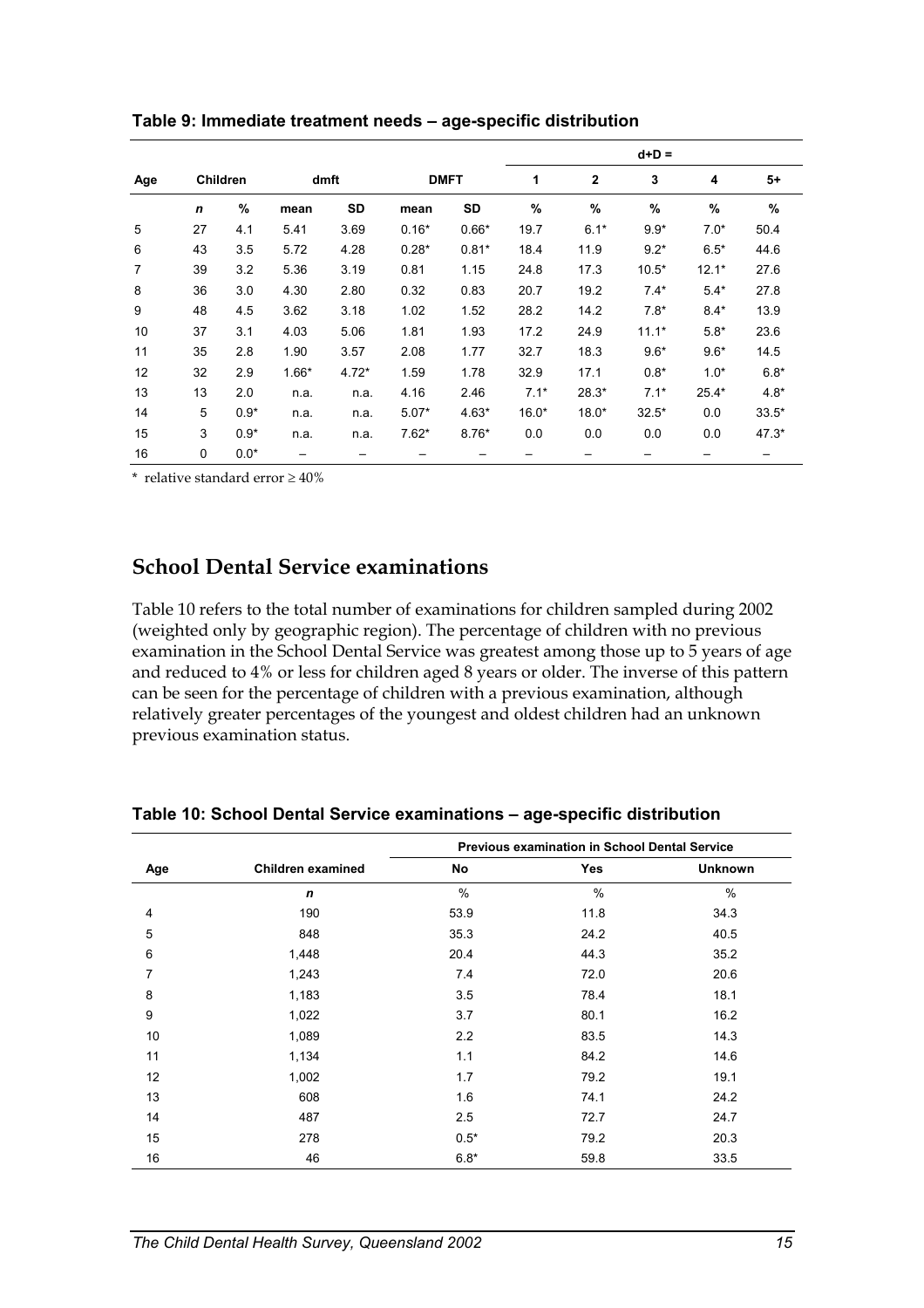Among children with a previous examination (see Table 11) approximately one-third within most ages had received examinations within a period of 13–18 months previously. A re-examination interval of 7–12 months occurred for approximately 20% of the remaining children, being most frequent for children aged 5 years (50.5%). Few children had been examined in the previous 6 months, however approximately one-third of children aged 7 years or over had had their last examination more than 18 months previously.

|     |                  | Months since last visit |          |           |           |        |         |         |  |  |
|-----|------------------|-------------------------|----------|-----------|-----------|--------|---------|---------|--|--|
| Age | Children         | $0 - 6$                 | $7 - 12$ | $13 - 18$ | $19 - 24$ | $25 +$ | mean    | SD      |  |  |
|     | $\boldsymbol{n}$ | %                       | %        | %         | %         | $\%$   |         |         |  |  |
| 4   | 22               | 24.9                    | 29.4     | $13.0*$   | $6.5*$    | 26.2   | $15.8*$ | $11.8*$ |  |  |
| 5   | 205              | 14.4                    | 50.5     | 28.5      | 6.6       | 0.0    | 11.6    | 4.5     |  |  |
| 6   | 642              | 5.8                     | 29.8     | 46.2      | 16.4      | 1.8    | 14.3    | 5.1     |  |  |
| 7   | 895              | 2.9                     | 21.5     | 42.9      | 26.3      | 6.3    | 16.4    | 5.9     |  |  |
| 8   | 928              | 5.1                     | 19.1     | 42.0      | 24.3      | 9.6    | 16.5    | 6.2     |  |  |
| 9   | 818              | 3.5                     | 21.2     | 34.1      | 28.8      | 12.3   | 17.6    | 7.8     |  |  |
| 10  | 909              | 4.5                     | 19.7     | 35.7      | 25.4      | 14.7   | 17.5    | 8.0     |  |  |
| 11  | 955              | 4.3                     | 20.2     | 35.8      | 24.2      | 15.5   | 18.0    | 9.2     |  |  |
| 12  | 793              | 5.1                     | 20.5     | 35.4      | 24.1      | 14.9   | 17.8    | 9.2     |  |  |
| 13  | 451              | 7.0                     | 25.8     | 30.3      | 18.9      | 18.0   | 17.7    | 10.5    |  |  |
| 14  | 354              | 2.4                     | 18.9     | 34.0      | 19.5      | 25.2   | 20.1    | 10.5    |  |  |
| 15  | 220              | $2.4*$                  | 22.5     | 31.1      | 23.7      | 20.2   | 19.2    | 9.4     |  |  |
| 16  | 27               | $3.3*$                  | 33.3     | $9.6*$    | 29.5      | 24.3   | 17.9    | $7.9*$  |  |  |

**Table 11: School Dental Service examinations – time since last visit** 

\* relative standard error ≥ 40%

### **Caries experience by Health Service District**

Tables 12 and 13 describe the mean caries experience in the 5–6-year-old deciduous and 12-year-old permanent dentition respectively by Health Service District. Data are not weighted and reflect the actual children seen in each HSD during 2002. Results have not been reported in many HSDs due to the small numbers of children sampled.. Specifically, areas with less than 30 children sampled in an age group are indicated by an asterisk and mean caries experience scores for these areas would in no way be interpreted as representative of the population of children from these HSDs.

There were often large differences between HSDs in both dentitions.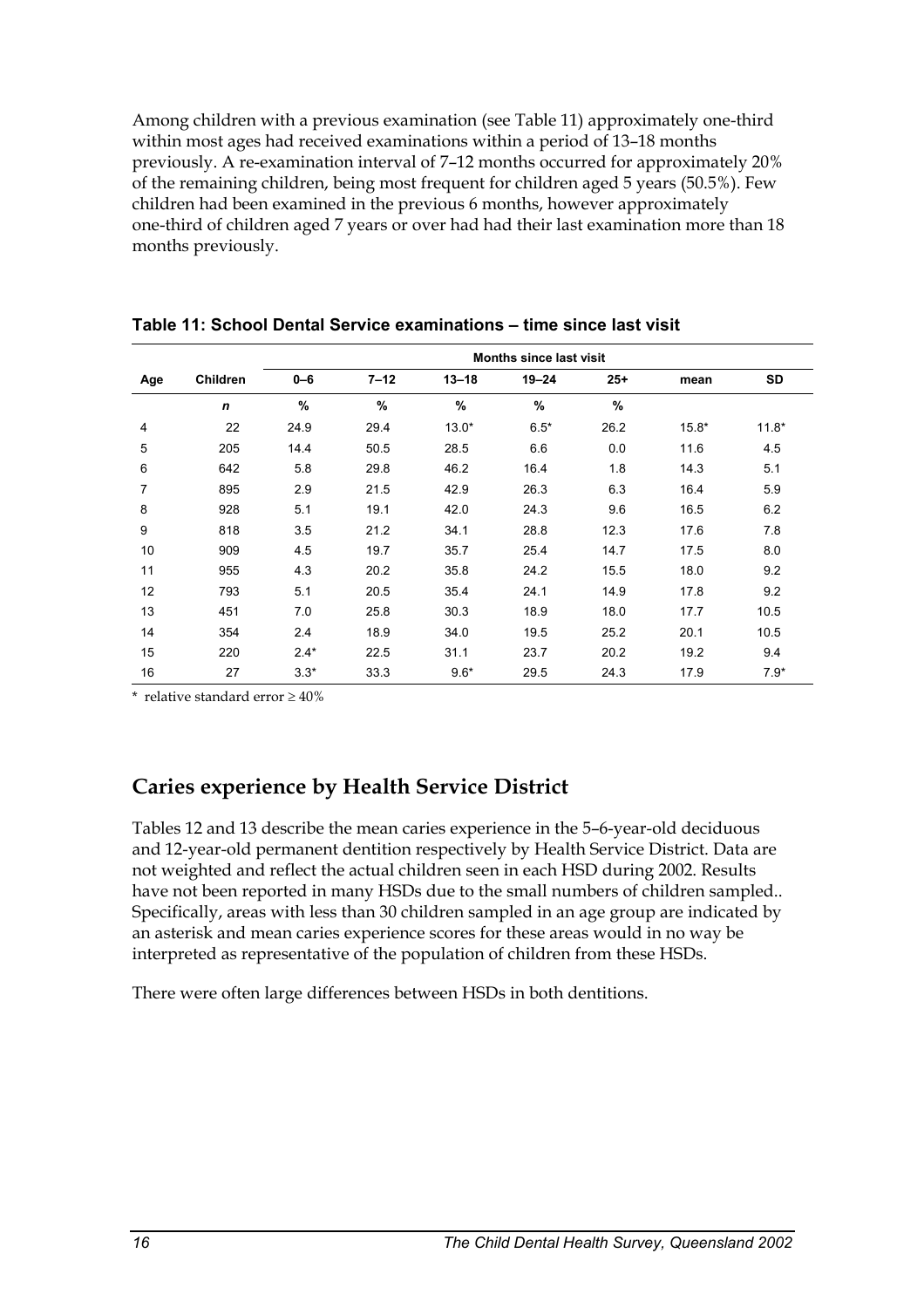|                                |           | Decay (d)              | Missing (m)            |               |                      | Filled (f)    |               | dmft          |               |
|--------------------------------|-----------|------------------------|------------------------|---------------|----------------------|---------------|---------------|---------------|---------------|
| <b>Health Service District</b> | n         | Mean                   | SD                     | Mean          | <b>SD</b>            | Mean          | SD            | Mean          | SD            |
|                                |           |                        |                        |               | <b>Northern Zone</b> |               |               |               |               |
| Bowen                          | 30        | 1.63                   | 2.28                   | 0.00          | 0.00                 | 1.43          | 2.75          | 3.07          | 3.99          |
| Cairns                         | 57        | 1.30                   | 2.28                   | 0.51          | 2.51                 | 0.63          | 1.48          | 2.44          | 3.82          |
| Charters Towers*               | 9         | $\sim$ $\sim$          | $\sim$                 | $\sim$        | $\sim$ $\sim$        | $\sim$ $\sim$ | $\sim$        | $\sim$ $\sim$ | $\sim$ $\sim$ |
| Innisfail*                     | 9         | $\sim$ $\sim$          | $\sim$ $\sim$          | $\sim$ $\sim$ | $\sim$ $\sim$        | $\sim$        | $\sim$ $\sim$ | $\sim$ $\sim$ | $\sim$        |
| Mackay                         | 102       | 1.18                   | 1.82                   | 0.08          | 0.34                 | 1.02          | 1.74          | 2.27          | 3.07          |
| Moranbah*                      | 24        | $\sim$ $\sim$          | $\ddot{\phantom{a}}$ . | $\sim$        | $\sim$ $\sim$        | $\sim$ $\sim$ | $\sim$        | $\sim$ $\sim$ | $\sim$ $\sim$ |
| Mount Isa                      | 36        | 1.75                   | 2.09                   | 0.00          | 0.00                 | 1.22          | 1.62          | 2.97          | 3.03          |
| Tablelands*                    | 4         | $\sim$                 | $\sim$ .               | $\sim$ $\sim$ | $\bar{z}$ .          | $\sim$        | $\sim$        | $\sim$ $\sim$ | $\sim$ $\sim$ |
| Torres Strait*                 | 11        | $\sim$                 | $\sim$                 | $\sim$ $\sim$ | $\sim$ $\sim$        | $\sim$ $\sim$ | $\sim$        | $\sim$ $\sim$ | $\sim$ $\sim$ |
| Townsville                     | 139       | 1.35                   | 2.60                   | 0.07          | 0.33                 | 0.55          | 1.47          | 1.97          | 3.22          |
|                                |           |                        |                        |               | <b>Central Zone</b>  |               |               |               |               |
| Banana*                        | 2         | $\sim$ $\sim$          | $\sim$ $\sim$          | $\sim$        | $\sim$ .             | $\sim$ $\sim$ | $\sim$        | $\sim$ $\sim$ | $\sim$ $\sim$ |
| <b>Brisbane North</b>          | 230       | 1.13                   | 2.28                   | 0.07          | 0.66                 | 0.66          | 1.71          | 1.86          | 3.17          |
| Bundaberg*                     | 0         | $\sim$                 | $\sim$                 | $\sim$ $\sim$ | $\sim$ $\sim$        | $\sim$ $\sim$ | $\sim$        | $\sim$ $\sim$ | $\sim$ $\sim$ |
| Central West*                  | 3         | $\sim$                 | $\sim$ $\sim$          | $\sim$ $\sim$ | $\sim$ $\sim$        | $\sim$        | $\sim$ $\sim$ | $\sim$ $\sim$ | $\sim$        |
| Fraser Coast*                  | 1         | $\ddot{\phantom{1}}$ . | $\sim$ .               | $\sim$        | $\sim$               | $\sim$ $\sim$ | $\sim$        | $\sim$ $\sim$ | $\sim$ $\sim$ |
| Gladstone                      | 30        | 1.73                   | 3.06                   | 0.07          | 0.25                 | 0.67          | 1.52          | 2.47          | 4.02          |
| Gympie                         | 35        | 1.91                   | 2.44                   | 0.40          | 1.14                 | 1.14          | 2.26          | 3.46          | 3.95          |
| Redcliffe/Caboolture           | 33        | 0.82                   | 0.63                   | 0.15          | 0.87                 | 0.94          | 1.92          | 1.91          | 2.94          |
| Rockhampton                    | 60        | 2.63                   | 3.53                   | 0.58          | 1.64                 | 1.40          | 2.15          | 4.62          | 4.36          |
| South Burnett*                 | 1         | $\sim$ $\sim$          | $\sim$                 | $\sim$ $\sim$ | $\sim$ $\sim$        | $\sim$ $\sim$ | $\sim$        | $\sim$ $\sim$ | $\sim$        |
| Sunshine Coast                 | 125       | 1.43                   | 2.43                   | 0.28          | 1.18                 | 0.75          | 1.64          | 2.46          | 3.52          |
|                                |           |                        |                        |               | <b>Southern Zone</b> |               |               |               |               |
| Bayside                        | 34        | 1.29                   | 2.68                   | 0.00          | 0.00                 | 1.00          | 2.34          | 2.29          | 3.84          |
| Charleville*                   | 6         | $\sim$ $\sim$          | $\sim$                 | $\sim$ $\sim$ | $\sim$ $\sim$        | $\sim$        | $\sim$        | $\sim$ $\sim$ | $\sim$ $\sim$ |
| <b>Gold Coast</b>              | 1,514     | 1.28                   | 2.21                   | 0.06          | 0.42                 | 0.82          | 1.75          | 2.16          | 3.20          |
| Logan/Beaudesert               | 69        | 1.42                   | 2.42                   | 0.14          | 0.79                 | 0.86          | 2.04          | 2.42          | 3.72          |
| Northern Downs*                | 9         | $\sim$                 | $\sim$ $\sim$          | $\sim$        | $\sim$ $\sim$        | $\sim$        | $\sim$        | $\sim$        | $\sim$ $\sim$ |
| QEII                           | 168       | 1.75                   | 2.68                   | 0.05          | 0.26                 | 1.04          | 2.07          | 2.83          | 3.67          |
| Roma*                          | $\pmb{0}$ | $\sim$ $\sim$          | $\sim 100$             | $\sim$ $\sim$ | $\sim$ $\sim$        | $\sim$ $\sim$ | $\sim$        | $\sim 100$    | $\sim 100$    |
| Southern Downs                 | 35        | 2.29                   | 3.06                   | 0.29          | 1.53                 | 0.43          | 1.12          | 3.00          | 4.02          |
| Toowoomba                      | 90        | 1.16                   | 2.04                   | 0.04          | 0.26                 | 0.94          | 1.71          | 2.14          | 3.06          |
| West Moreton                   | 93        | 1.30                   | 2.27                   | 0.11          | 0.70                 | 0.87          | 1.77          | 2.28          | 3.22          |

#### **Table 12: Five–six-year-old deciduous caries experience by Health Zone by Health Service District**

\* Fewer than 30 subjects sampled, results not presented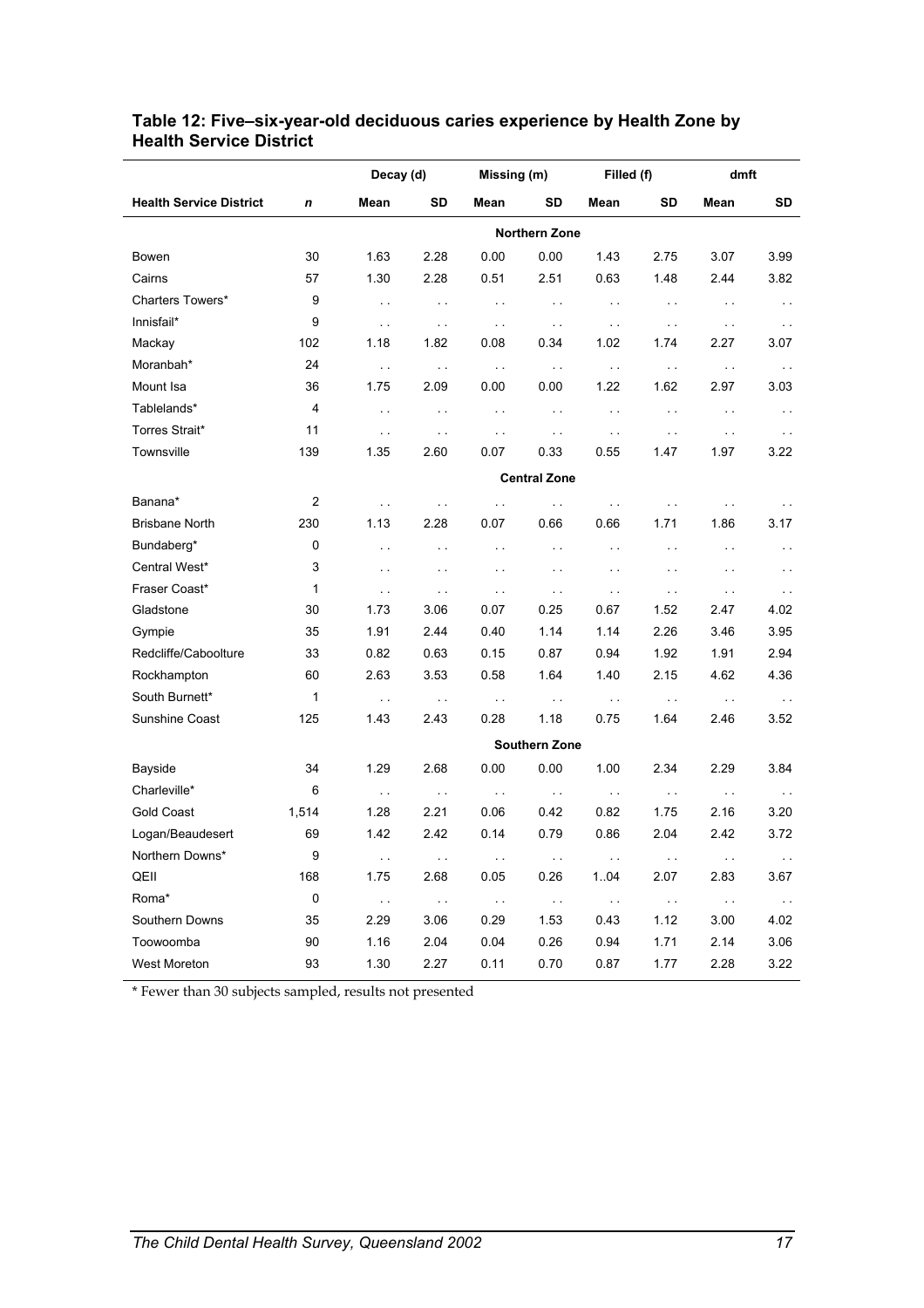|                                |                | Decay (D)              |                               | Missing (M)          |                           | Filled (F)           |                      | <b>DMFT</b>            |               |
|--------------------------------|----------------|------------------------|-------------------------------|----------------------|---------------------------|----------------------|----------------------|------------------------|---------------|
| <b>Health Service District</b> | $\mathbf n$    | Mean                   | <b>SD</b>                     | Mean                 | <b>SD</b>                 | Mean                 | <b>SD</b>            | Mean                   | SD            |
|                                |                |                        |                               |                      | <b>Northern Zone</b>      |                      |                      |                        |               |
| Bowen*                         | 6              | $\ddot{\phantom{1}}$ . | $\ddotsc$                     | $\bar{1}$ .          | $\mathbb{R}^{\mathbb{Z}}$ | $\ddot{\phantom{a}}$ | $\ddot{\phantom{a}}$ | $\ddot{\phantom{1}}$   | $\sim$ $\sim$ |
| Cairns                         | 17             | $\ddot{\phantom{a}}$   | $\ddotsc$                     | $\ddot{\phantom{a}}$ | $\ddotsc$                 | $\ddotsc$            | $\ddot{\phantom{a}}$ | τ.                     | $\bar{z}$ .   |
| Charters Towers*               | 11             | $\sim$ $\sim$          | $\sim$ $\sim$                 | $\sim$ $\sim$        | $\sim$ $\sim$             | $\ddotsc$            | τ.                   | $\ddotsc$              | $\sim$ $\sim$ |
| Innisfail*                     | 6              | $\sim$                 | $\sim$                        | $\sim$ $\sim$        | $\sim$ $\sim$             | $\sim$               | $\sim$ $\sim$        | $\sim$                 | $\sim$ $\sim$ |
| Mackay                         | 46             | 0.50                   | 1.57                          | 0.00                 | 0.00                      | 0.43                 | 0.96                 | 0.93                   | 1.90          |
| Moranbah*                      | 8              | $\sim$ .               | $\sim$ $\sim$                 | $\sim$               | $\sim$ $\sim$             | $\sim$ $\sim$        | $\sim$               | $\sim$ $\sim$          | $\sim$        |
| Mount Isa                      | 33             | 1.24                   | 2.09                          | 0.00                 | 0.00                      | 0.33                 | 0.82                 | 1.58                   | 2.62          |
| Tablelands*                    | $\overline{4}$ | $\sim$ $\sim$          | $\sim$                        | $\sim$ $\sim$        | $\sim$ $\sim$             | $\sim$               | $\sim$ $\sim$        | $\sim$ $\sim$          | $\sim$ $\sim$ |
| Townsville                     | 77             | 0.44                   | 0.93                          | 0.23                 | 2.05                      | 0.70                 | 1.15                 | 1.38                   | 2.65          |
|                                |                |                        |                               |                      | <b>Central Zone</b>       |                      |                      |                        |               |
| Banana*                        | $\mathbf{1}$   | $\sim$ .               | $\sim$                        | $\bar{L}$ .          | $\bar{L}$ .               | $\sim$               | $\sim$               | $\sim$ $\sim$          | $\sim$        |
| <b>Brisbane North</b>          | 76             | 0.59                   | 1.4                           | 0.00                 | 0.00                      | 0.68                 | 1.09                 | 1.28                   | 2.15          |
| Bundaberg*                     | 0              | $\sim$ $\sim$          | $\sim$                        | $\sim$ $\sim$        | $\sim$ $\sim$             | $\sim$ $\sim$        | i.                   | $\ddot{\phantom{1}}$   | $\sim$        |
| Central West*                  | 1              | $\sim$                 | $\sim$                        | $\bar{a}$ .          | $\sim$                    | $\sim$ $\sim$        | i.                   | Ϋ,                     | $\sim$        |
| Fraser Coast*                  | $\mathbf{1}$   | $\sim$                 | $\sim$                        | $\bar{a}$ .          | $\sim$ $\sim$             | $\sim$ $\sim$        | i,                   | $\sim$                 | $\sim$        |
| Gladstone*                     | 17             | $\sim$ $\sim$          | $\bar{\nu}$                   | $\sim$ $\sim$        | $\ddot{\phantom{1}}$ .    | $\sim$               | i,                   | $\ddot{\phantom{1}}$ . | $\sim$        |
| Gympie*                        | 8              | $\ddot{\phantom{a}}$ . | $\mathcal{L}^{\mathcal{L}}$ . | $\sim$ .             | $\sim$ .                  | $\sim$ .             | $\sim$ .             | $\sim$ .               | $\sim$ .      |
| Redcliffe/Caboolture           | 30             | 0.50                   | 1.08                          | 0.00                 | 0.00                      | 1.07                 | 2.16                 | 1.57                   | 2.46          |
| Rockhampton                    | 34             | 0.26                   | 0.67                          | 0.03                 | 0.17                      | 0.47                 | 1.05                 | 0.76                   | 1.23          |
| South Burnett*                 | 0              | $\sim$                 | $\bar{\mathcal{L}}$           | $\sim$               | $\sim$ $\sim$             | $\sim$               | $\sim$ $\sim$        | $\sim$ $\sim$          | $\sim$ $\sim$ |
| Sunshine Coast                 | 62             | 0.42                   | 0.92                          | 0.11                 | 0.63                      | 0.90                 | 1.88                 | 1.44                   | 2.41          |
|                                |                |                        |                               |                      | <b>Southern Zone</b>      |                      |                      |                        |               |
| Bayside*                       | 11             | $\sim$                 | $\sim$ $\sim$                 | $\sim$               | $\sim$ .                  | $\sim$ $\sim$        | $\ddot{\phantom{a}}$ | $\sim$ .               | $\sim$ $\sim$ |
| Charleville*                   | $\overline{2}$ | $\ddot{\phantom{a}}$ . | i.                            | $\sim$ $\sim$        | $\ddot{\phantom{1}}$ .    | $\sim$ .             | $\ddotsc$            | $\ddotsc$              | $\sim$ $\sim$ |
| <b>Gold Coast</b>              | 1,189          | 0.40                   | 0.95                          | 0.04                 | 0.53                      | 0.58                 | 1.12                 | 1.02                   | 1.67          |
| Logan/Beaudesert               | 38             | 0.95                   | 1.68                          | 0.05                 | 0.23                      | 0.95                 | 1.37                 | 1.95                   | 2.32          |
| Northern Downs*                | 5              | $\sim$ $\sim$          | $\sim$ .                      | $\sim$ $\sim$        | $\sim$ .                  | $\sim$ $\sim$        | $\bar{\nu}$ .        | $\sim$ .               | $\sim$ $\sim$ |
| QEII                           | 73             | 0.51                   | 1.43                          | 0.00                 | 0.00                      | 0.90                 | 1.99                 | 1.41                   | 2.46          |
| Roma*                          | $\mathbf 0$    | $\sim$                 | $\sim$ $\sim$                 | $\sim$ $\sim$        | $\sim$                    | $\sim$               | $\sim$ $\sim$        | $\sim$ $\sim$          | $\sim$ $\sim$ |
| Southern Downs*                | 20             | $\ddot{\phantom{a}}$ . | $\sim$ .                      | $\sim$ $\sim$        | $\sim$ $\sim$             | $\sim$               | $\sim$ .             | $\sim$ $\sim$          | $\sim$ $\sim$ |
| Toowoomba                      | 39             | 1.10                   | 2.01                          | 0.00                 | 0.00                      | 0.82                 | 1.28                 | 1.92                   | 2.59          |
| West Moreton*                  | 25             | $\sim$                 | $\sim$                        | $\sim$ $\sim$        | $\sim$ $\sim$             | $\sim$ $\sim$        | $\sim$               | $\sim$ $\sim$          | $\sim$ $\sim$ |

#### **Table 13: Twelve-year-old permanent caries experience by Health Zone by Health Service District**

\* Fewer than 30 subjects sampled, results not presented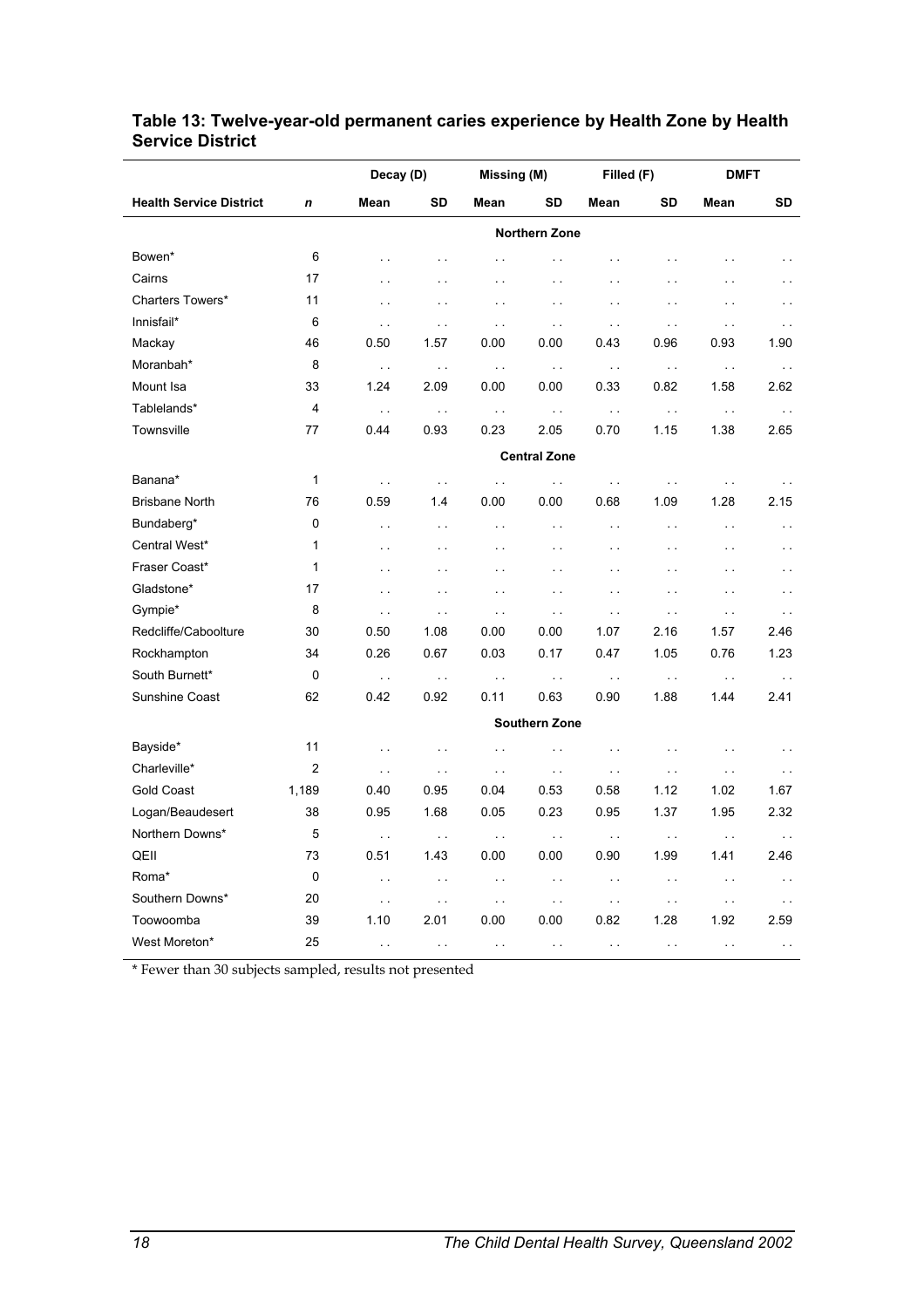## **Selected trends, 1998–2002**

Presented below is a table and a series of figures of selected 5-year trends across the period 1998–2002. Trends are provided for sample size, deciduous and permanent caries experience, fissure sealants and time since last visit.

Trends in the number of decayed, missing and filled deciduous teeth across 1998–2002 indicate an increase in disease experience (Figures 6–9). This increase is most apparent for children aged up to 8 years of age and is seen most prominently in relation to the mean number of decayed teeth across the 5-year period. Trends for 9- and 10-year-olds are for little change across the period. While the percentage of children with dmft =  $0$ does not change appreciably for 9-year-olds there appears to be a decline for children aged 7 and 8 years old (Figure 10).

Changes in the mean number of decayed, missing and filled permanent teeth across the period 1998–2002 are less pronounced than changes observed in the deciduous dentition (Figures 11–13). Some increases in decayed teeth are offset by reductions in filled teeth. The percentage of children with  $DMFT = 0$  reduces slightly for younger children between 1998 and 2002, but few obvious trends are apparent for children aged 10 years and older (Figure 14).

In the combined deciduous and permanent dentitions there have been reductions in the percentages of a number of age groups with no decayed, no missing and no filled teeth between 1998 and 2002 (Figures 15, 17 and 18). The percentage of children with higher decay experience  $(d+D \ge 4)$  has increased between 1998 and 2002 (Figure 16).

In general, the mean number of fissure sealed teeth across age groups increased between 1998 and 2002 with changes most marked for children aged 9 years and over (Figure 19).

Mean time since children last visited the School Dental Service in Queensland continues to increase with the average time longer in 2002 for every age group than in any preceding year (Figure 20).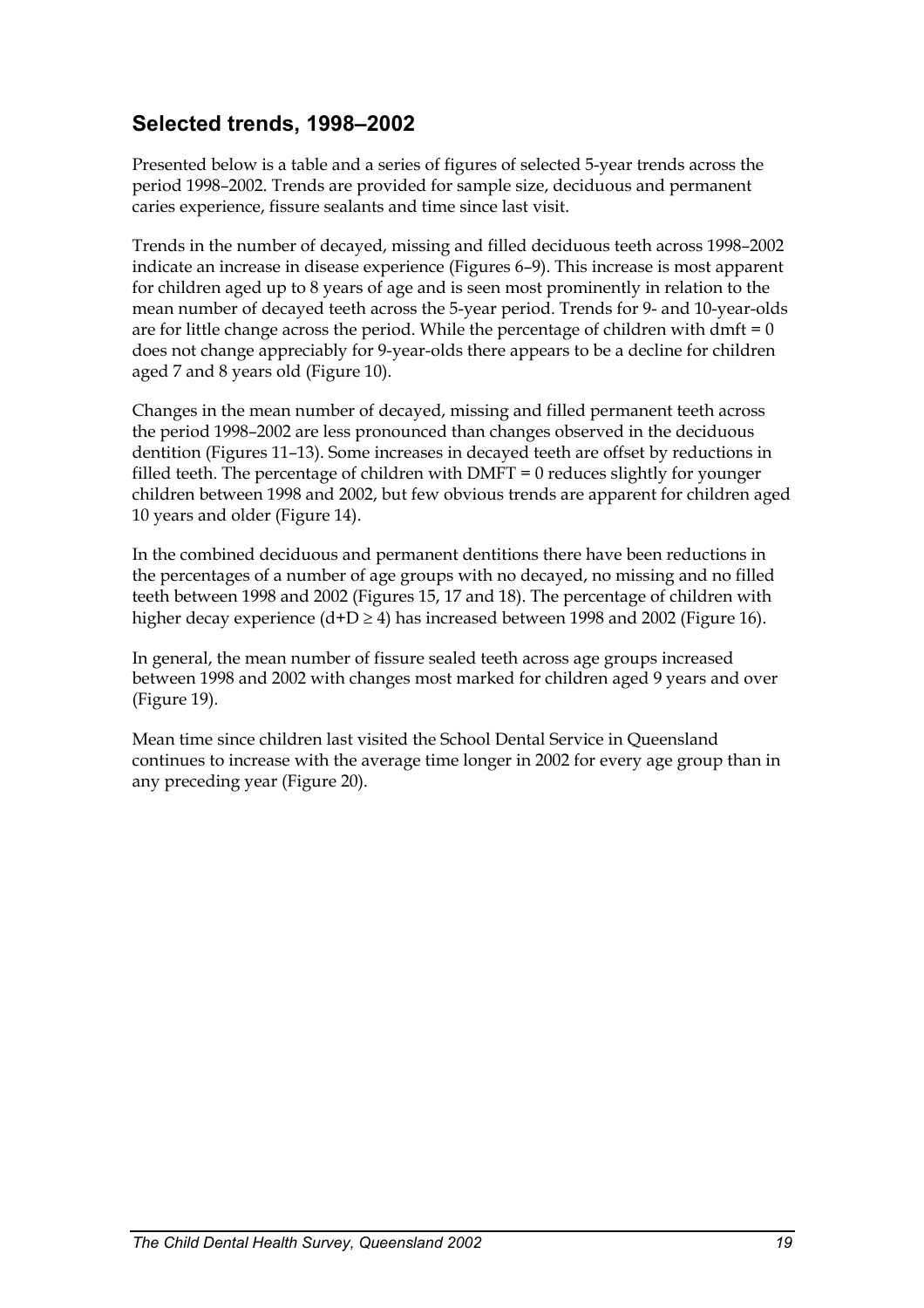| Region                 | 1998         | 1999           | 2000           | 2001      | 2002   |
|------------------------|--------------|----------------|----------------|-----------|--------|
| Bowen                  | 99           | 108            | 111            | 140       | 107    |
| Cairns                 | 7            | 247            | 162            | 391       | 252    |
| Cape York              | $\mathbf 0$  | 41             | 0              | 0         | 0      |
| <b>Charters Towers</b> | 34           | 43             | 48             | 26        | 74     |
| Innisfail              | 50           | 122            | 184            | 164       | 65     |
| Mackay                 | 557          | 652            | 561            | 432       | 472    |
| Moranbah               | 156          | 94             | 103            | 75        | 99     |
| Mount Isa              | 60           | 82             | 134            | 100       | 207    |
| Tablelands             | 1            | 64             | 68             | 105       | 25     |
| <b>Torres Strait</b>   | $\pmb{0}$    | $\mathbf 0$    | $\overline{2}$ | $\pmb{0}$ | 35     |
| Townsville             | 654          | 761            | 908            | 822       | 744    |
| Banana                 | 62           | 73             | 37             | 37        | 15     |
| <b>Brisbane North</b>  | 1,520        | 1,138          | 1,193          | 1,192     | 1,020  |
| Bundaberg              | 12           | $\overline{c}$ | 3              | 5         | 0      |
| Central Highland       | 183          | 59             | 19             | 11        | 0      |
| <b>Central West</b>    | $\pmb{0}$    | 0              | $\pmb{0}$      | 3         | 35     |
| <b>Fraser Coast</b>    | 0            | 0              | 6              | 3         | 5      |
| Gladstone              | 142          | 65             | 63             | 114       | 158    |
| Gympie                 | 225          | 237            | 238            | 188       | 176    |
| North Burnett          | $\mathbf 0$  | 1              | 0              | $\pmb{0}$ | 0      |
| Redcliffe/Caboolture   | 322          | 360            | 27             | 308       | 213    |
| Rockhampton            | 150          | 263            | 140            | 379       | 328    |
| South Burnett          | 6            | 17             | 18             | 26        | 2      |
| Sunshine Coast         | 631          | 823            | 572            | 655       | 627    |
| Bayside                | 1,501        | 890            | 526            | 284       | 177    |
| Charleville            | 30           | 75             | 28             | 42        | 29     |
| <b>Gold Coast</b>      | 3,041        | 4,010          | 3,744          | 3,591     | 3,069  |
| Logan/Beaudesert       | 183          | 814            | 521            | 595       | 357    |
| Northern Downs         | 92           | 80             | 85             | 225       | 82     |
| QEII                   | 1,344        | 1,406          | 1,275          | 1,239     | 839    |
| Roma                   | $\mathbf{1}$ | 25             | 26             | 29        | 5      |
| Southern Downs         | 283          | 367            | 262            | 286       | 209    |
| Toowoomba              | 652          | 608            | 393            | 717       | 418    |
| West Moreton           | 444          | 354            | 289            | 354       | 331    |
| Unknown                | 430          | 274            | 204            | 225       | 402    |
| Total                  | 12,427       | 13,708         | 11,950         | 12,763    | 10,577 |

**Table 14: Sample size by region, 1998–2002**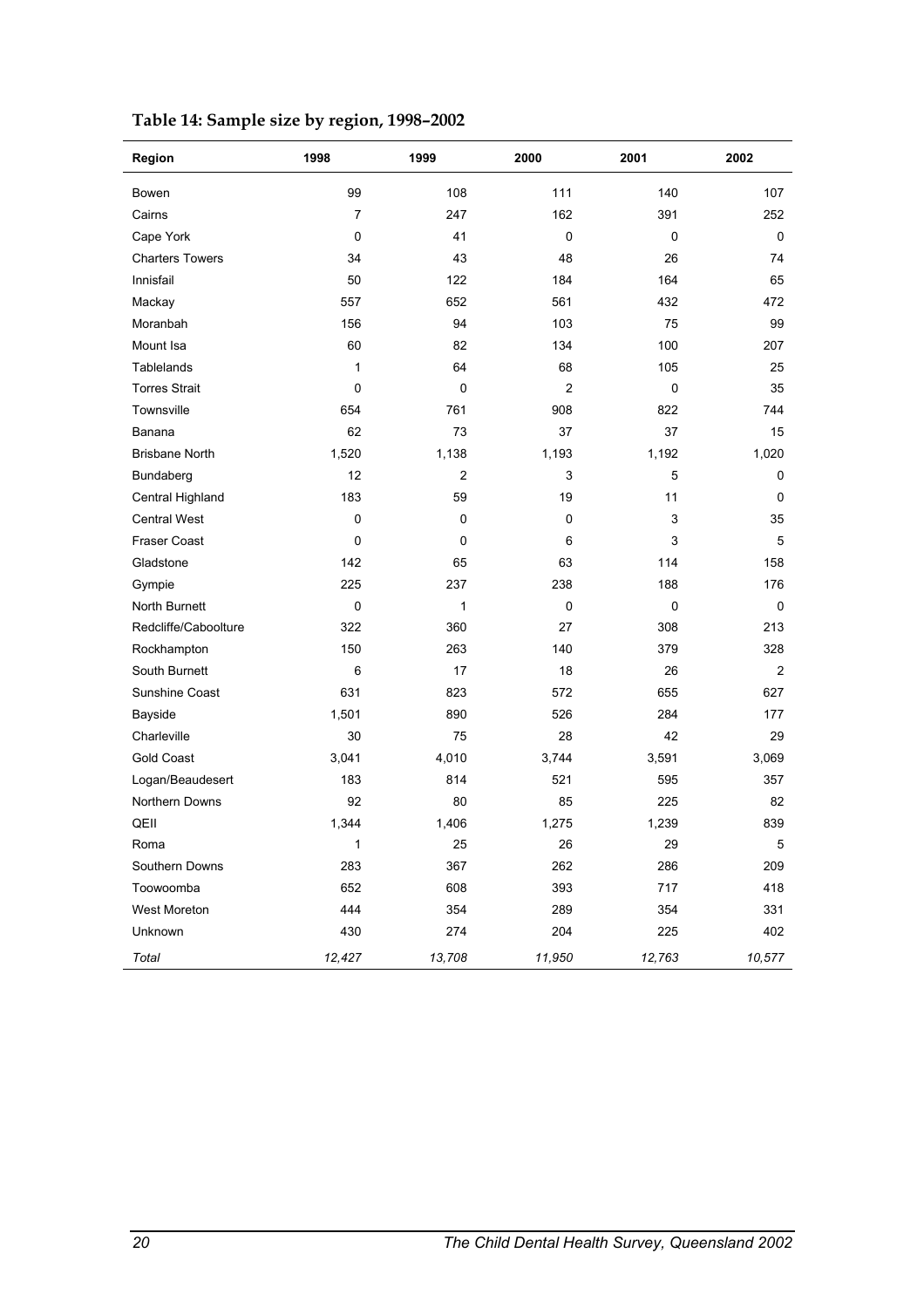

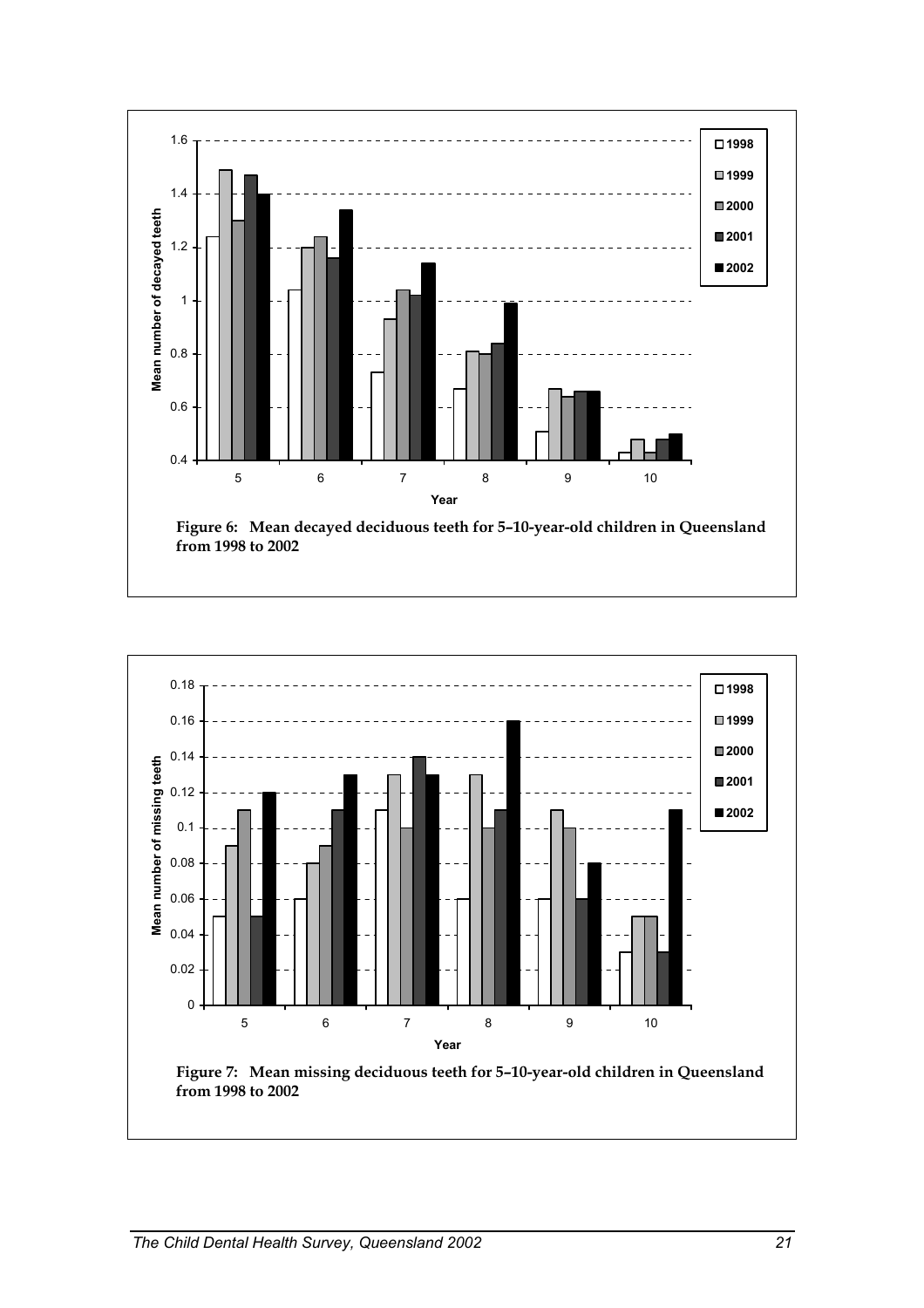

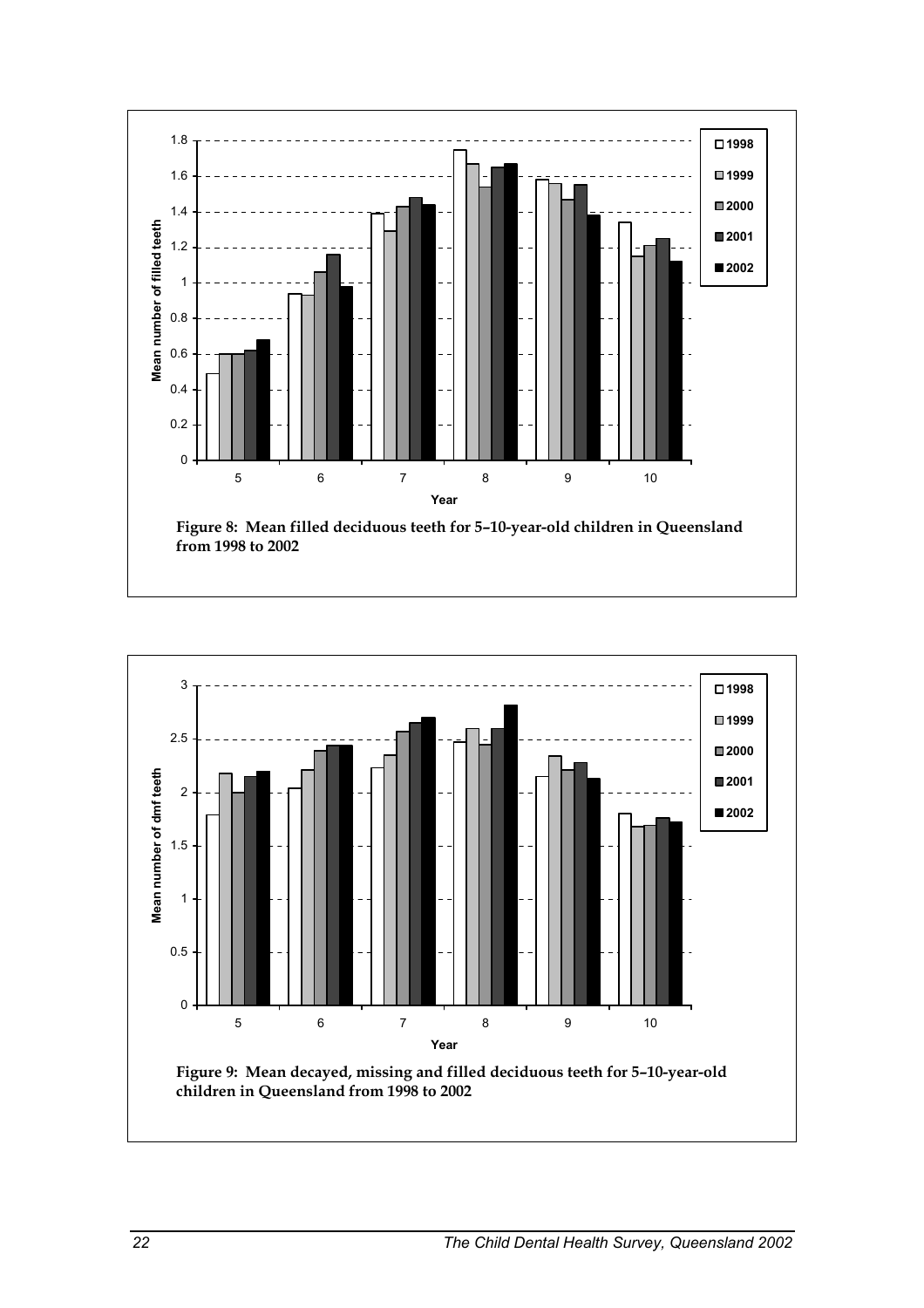

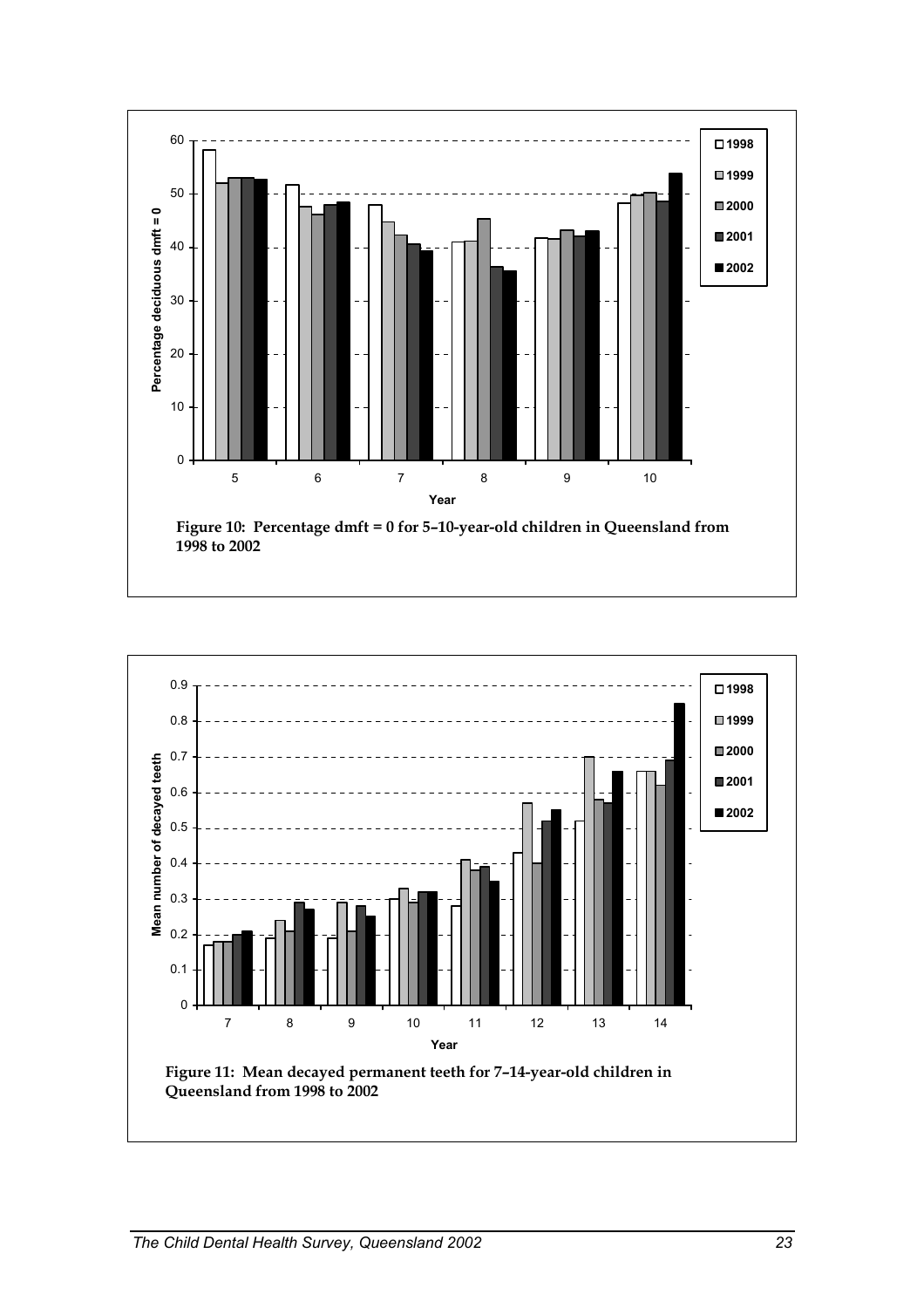

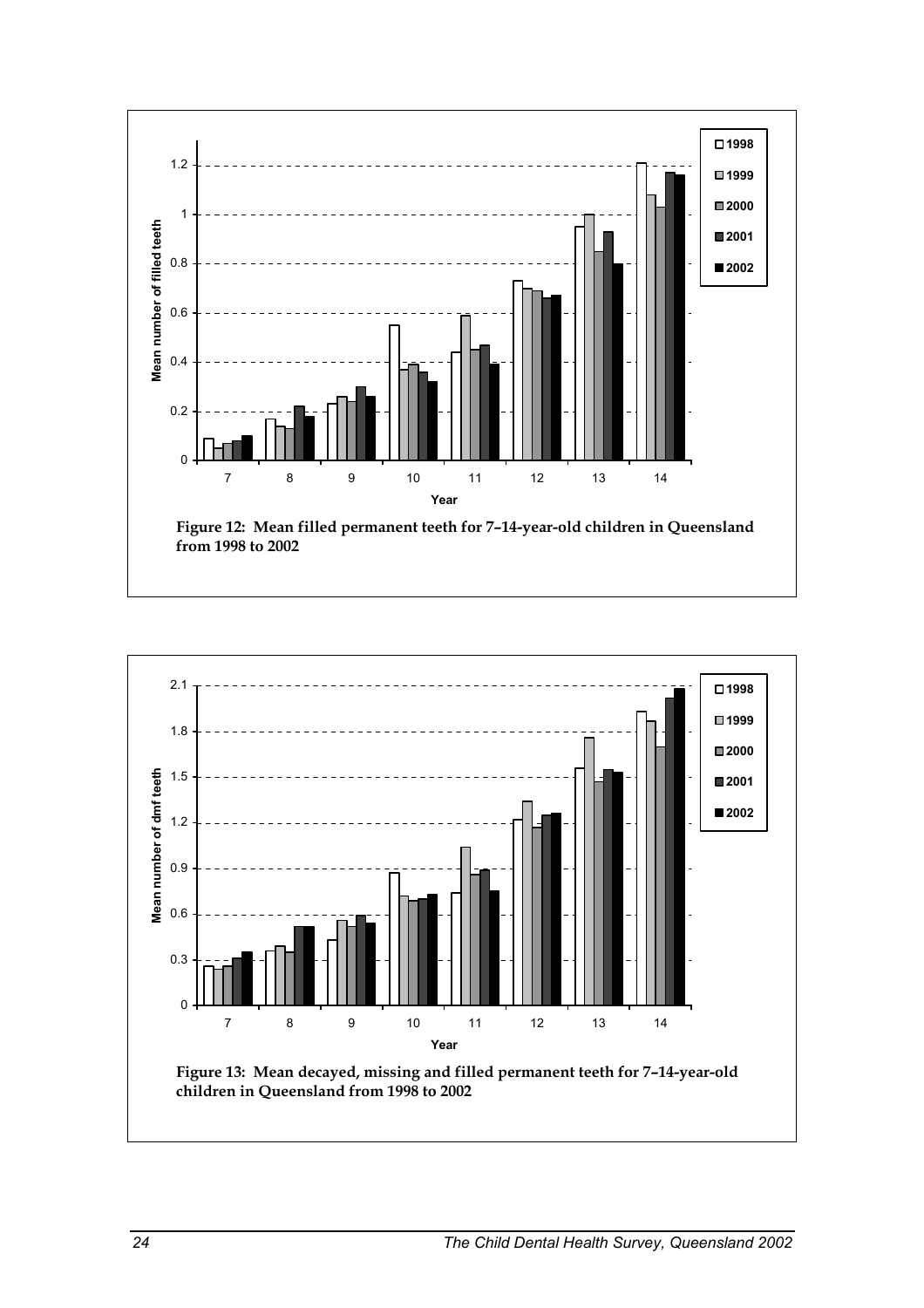

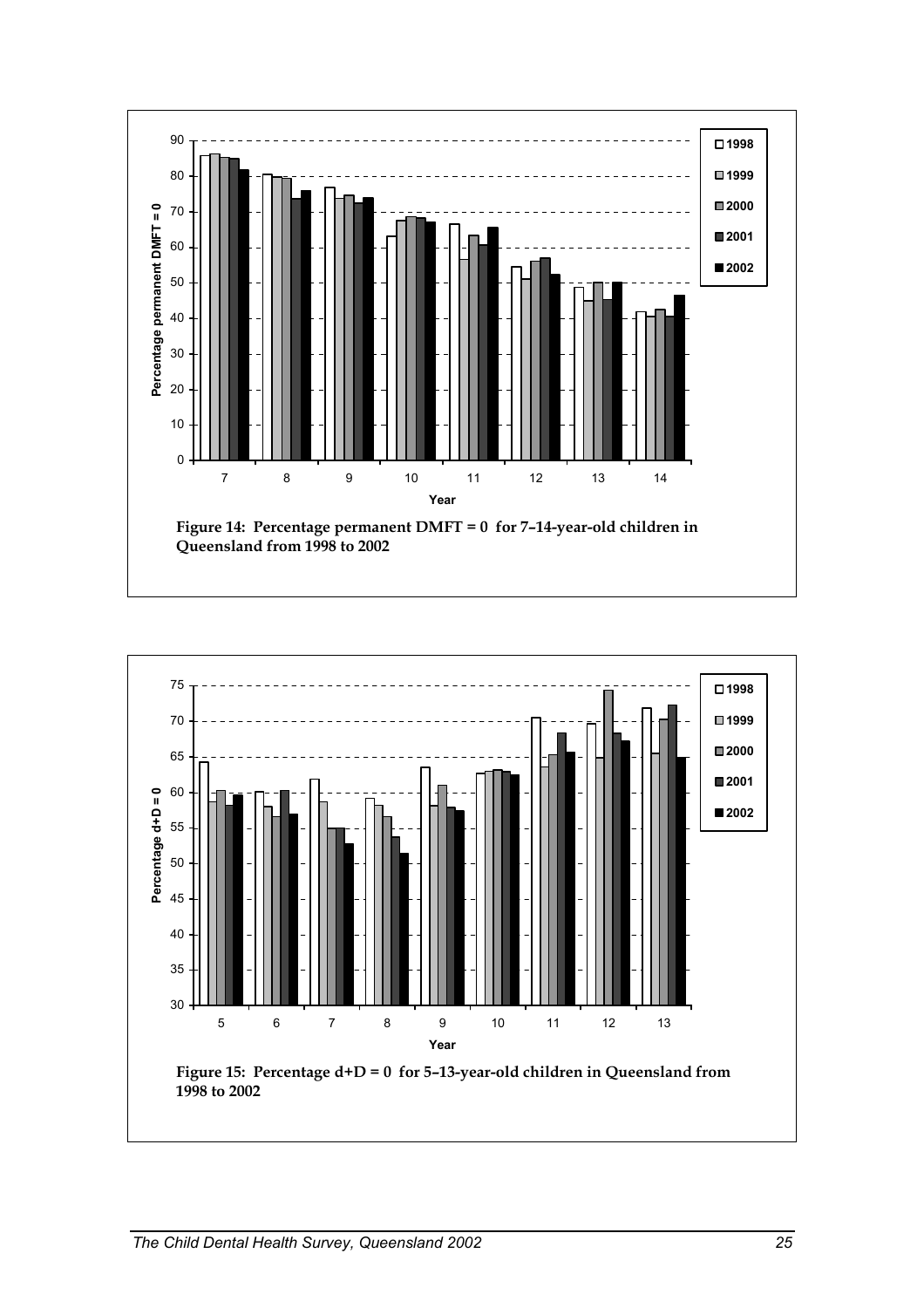

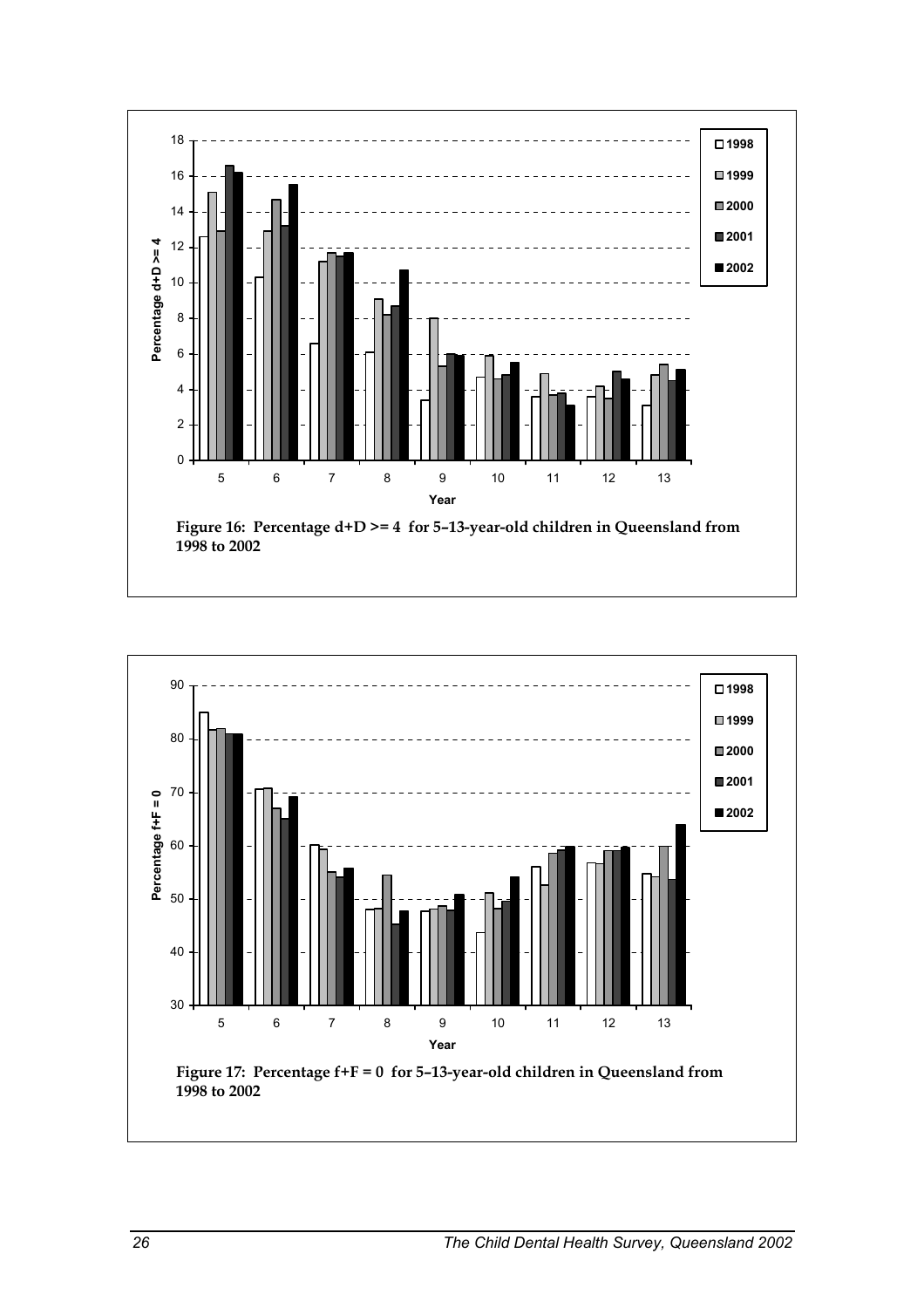